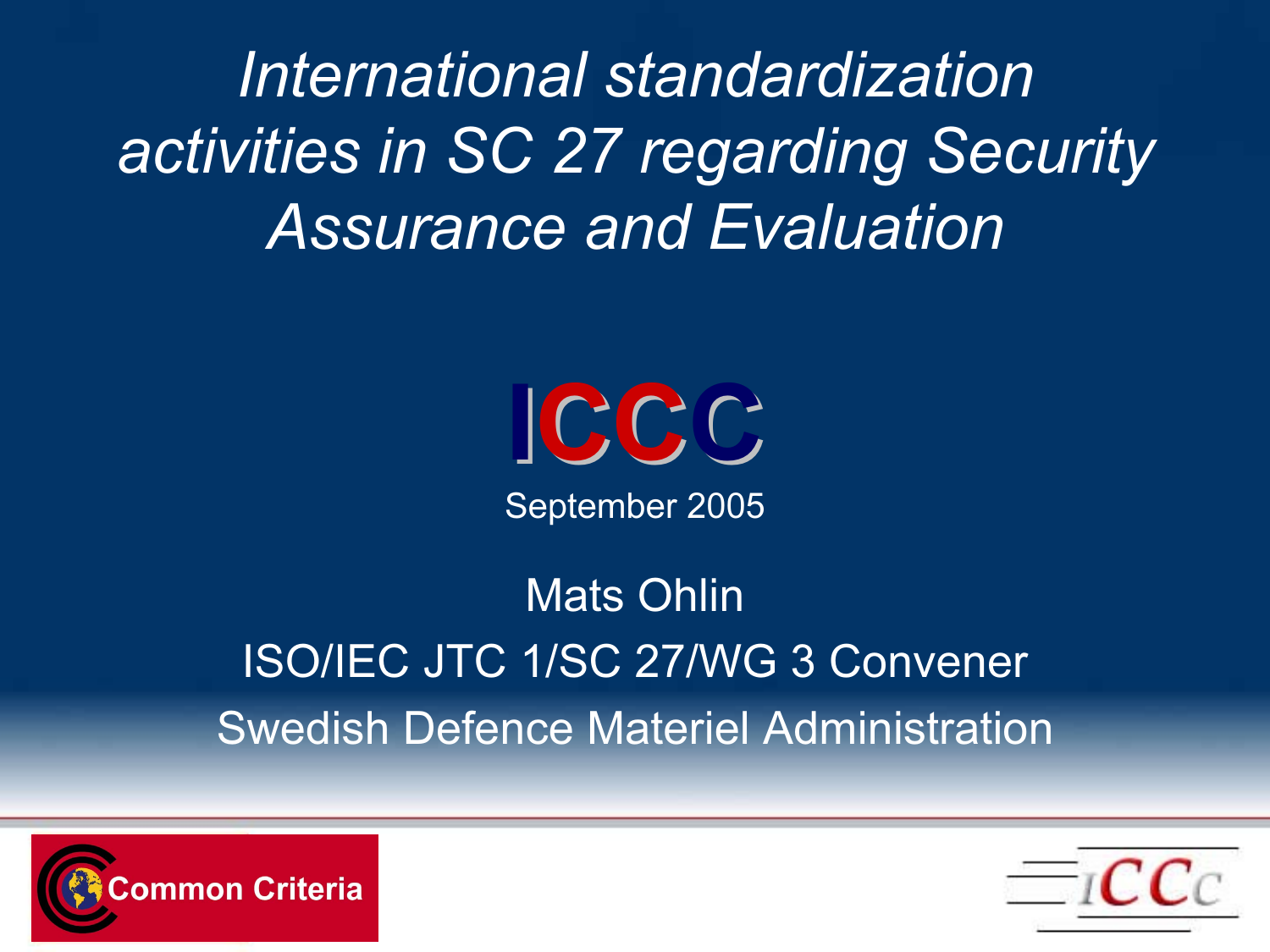# Organization of Standardization Work





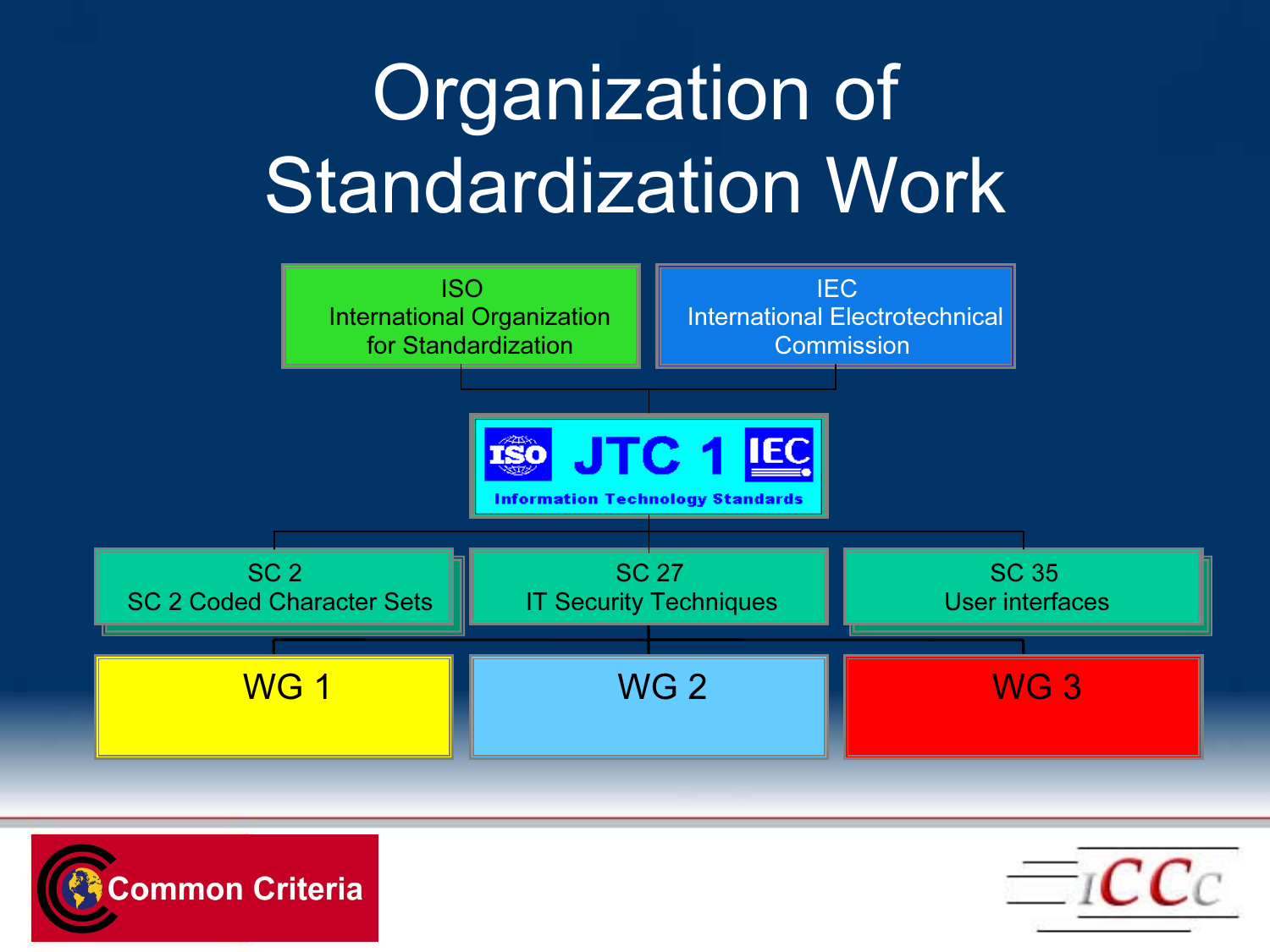# SC 27 - Organisation

SC 27 home page: www.iso.ch:8080/jtc1/sc27/ www.din.de/ni/sc27/

WG 3 home page: www.gammassl.co.uk/ist33/

#### ISO/IEC JTC 1/SC 27

Information technology - Information technology - Security techniques Security techniques

Chairman Mr. W. Fumy Chairman Mr. W. Fumy <Walter.Fumy@icn.siemens.de> <Walter.Fumy@icn.siemens.de>

SC 27 Sekretariat DIN Ms. K. Passia <Krystyna.Passia@din.de> <Krystyna.Passia@din.de>

#### Working Group 1 Working Group 1

Requirements, security Requirements, security services, guidelines services, guidelines

> <mark>Convener</mark> Mr. T. Humphreys Mr. T. Humphreys

#### Working Group 2 Working Group 2

Security techniques Security techniques and mechanisms

> Convener Mr. K. Naemura

Working Group 3 Working Group 3

Security evaluation Security evaluation criteria

Convener Mr. M. Ohlin <Mats.Ohlin@itsec.fmv.se> <Mats.Ohlin@itsec.fmv.se>



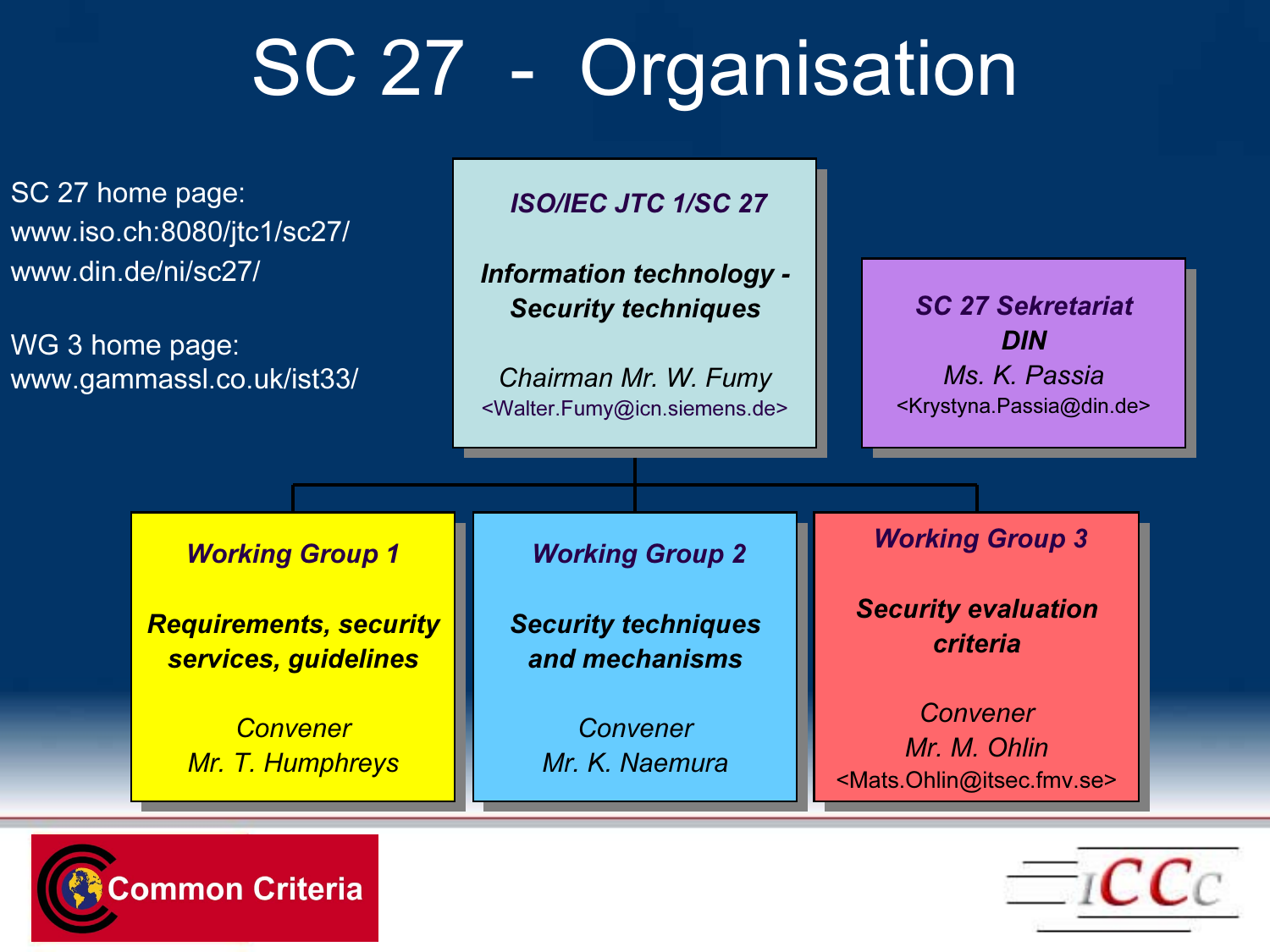# SC 27 - Membership

- $\bullet$  32 P-members (voting)
	- Austria, Australia, Belgium, Brazil, Canada, China, Czech Republic, Denmark, Finland, France, Germany, India, Italy, Japan, Kenya, Republic of Korea, Luxembourg, Malaysia, The Netherlands, New Zealand, Norway, Poland, Russian Federation, Singapore, South Africa, Spain, Sri Lanka, Sweden, Switzerland, UK, Ukraine, USA
- $\bullet$  . 11 O-members (observers)
	- Argentina, Estonia, Hungary, Indonesia, Ireland, Israel, Lithuania, Romania, Serbia&Montenegro, Slovakia, Turkey



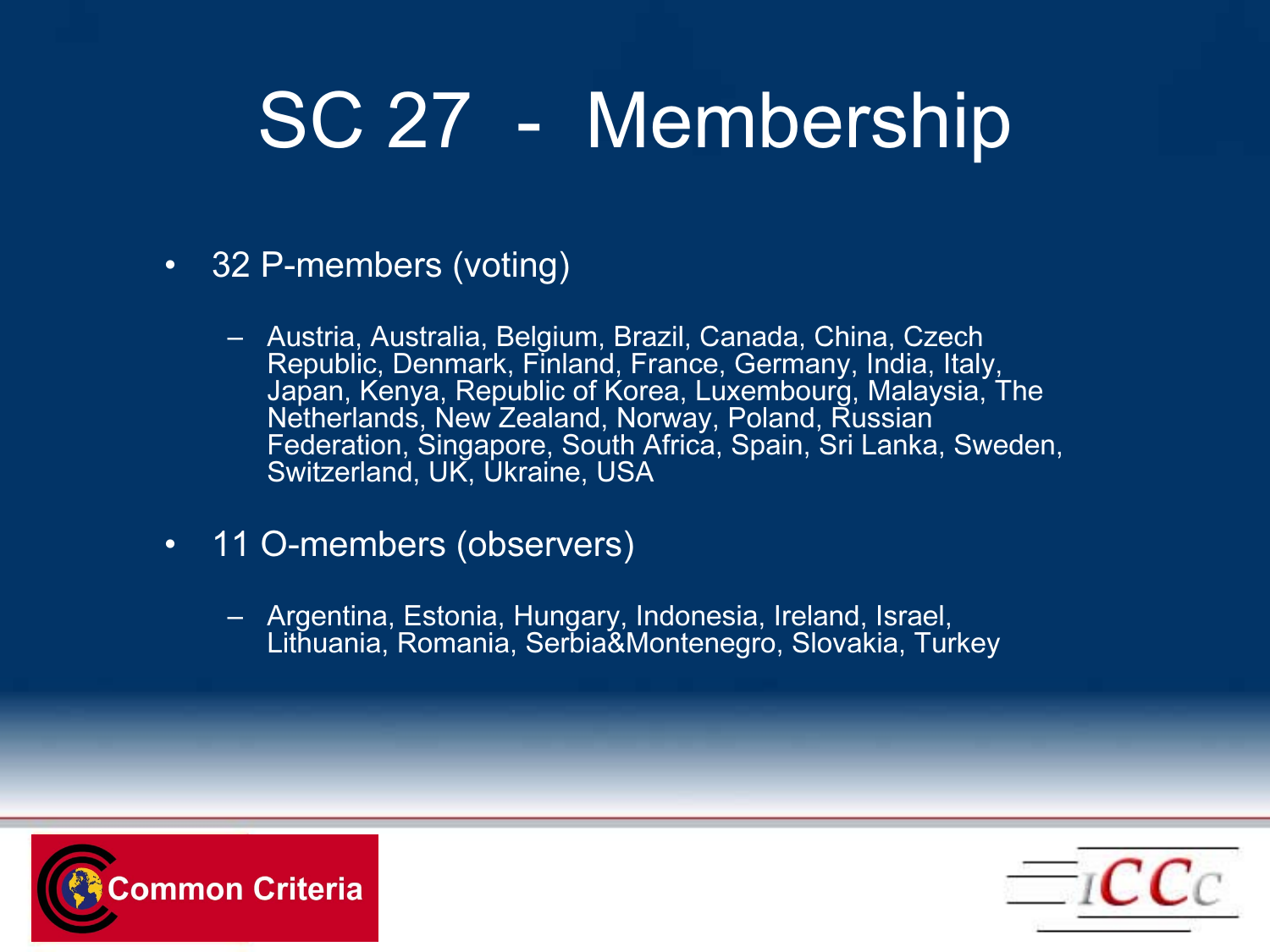# SC 27 - Scope

- $\triangleright$  Standardization of generic IT security services and techniques, including
	- identification of generic <u>requirements</u> for IT system security services,
	- $-$  development of security <u>techniques and mechanisms</u> (cryptographic and non-cryptographic),
	- development of security <u>guidelines</u>,
	- development of <u>management support</u> documentation and standards,
	- development of <u>criteria</u> for IT security evaluation and certification of IT systems, components, and products.



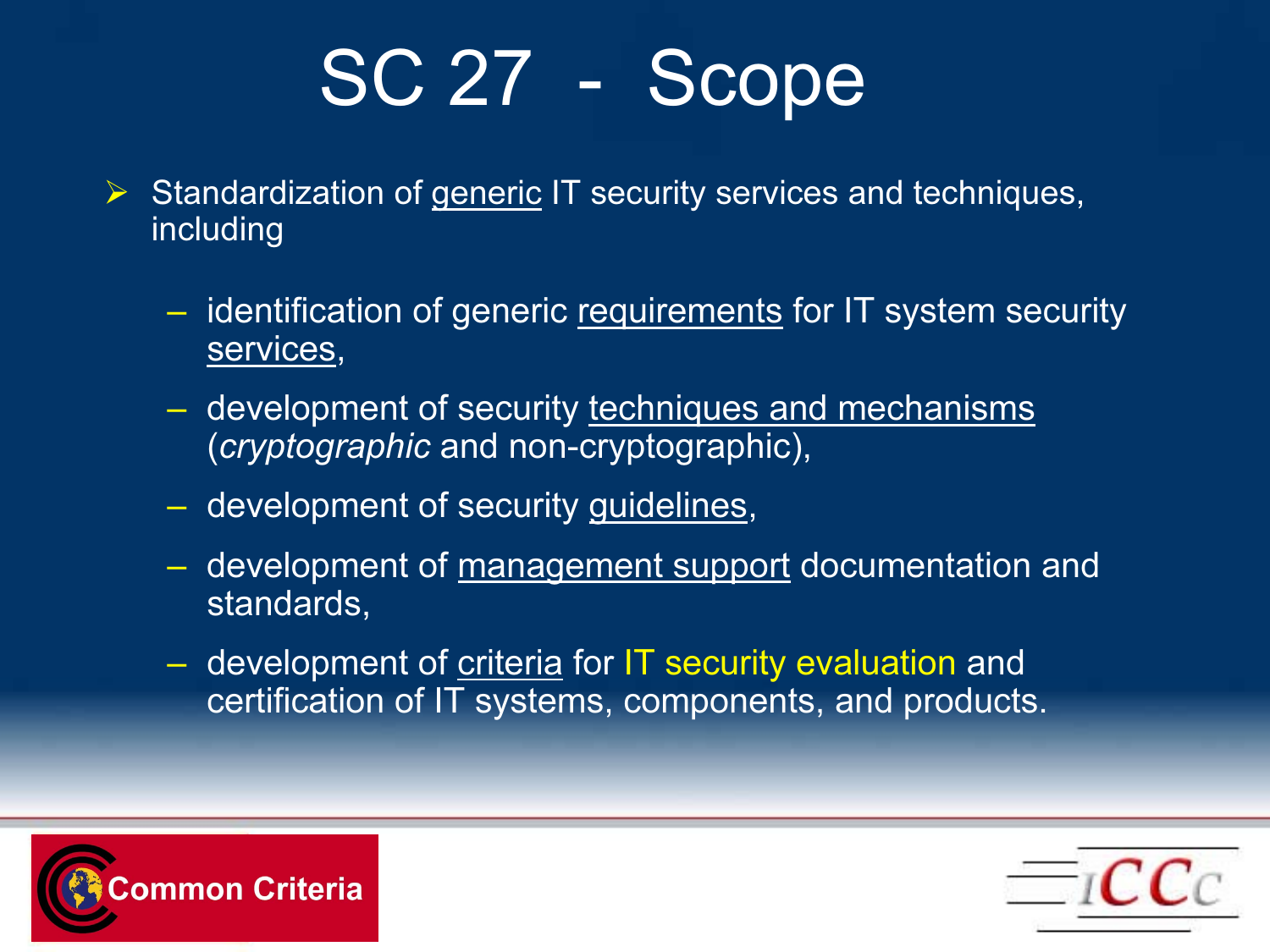# Projects within WG 3

 $\blacktriangleright$  15408:1999 Evaluation criteria for IT Security, revision  $\triangleright$  15292:2001 Protection Profile registration procedure  $\sum_{i=1}^{n}$  15446:2004 Guide on the production of Protection Profiles and Security Targets (PPST Guide)  $\blacktriangleright$  15443: A framework for IT security assurance (FRITSA)  $\blacktriangleright$  18045: Methodology for IT security evaluation (CEM)  $\blacktriangleright$  19790: Security requirements for cryptographic modules  $\blacktriangleright$  19791: Security assessment of operational systems  $\blacktriangleright$  19792: A framework for security evaluation and testing of biometric technology  $\blacktriangleright$  21827:2002 Systems security engineering - Capability maturity model (SSE-CMM)  $\blacktriangleright$ [TBD] Test requirements for cryptographic modules



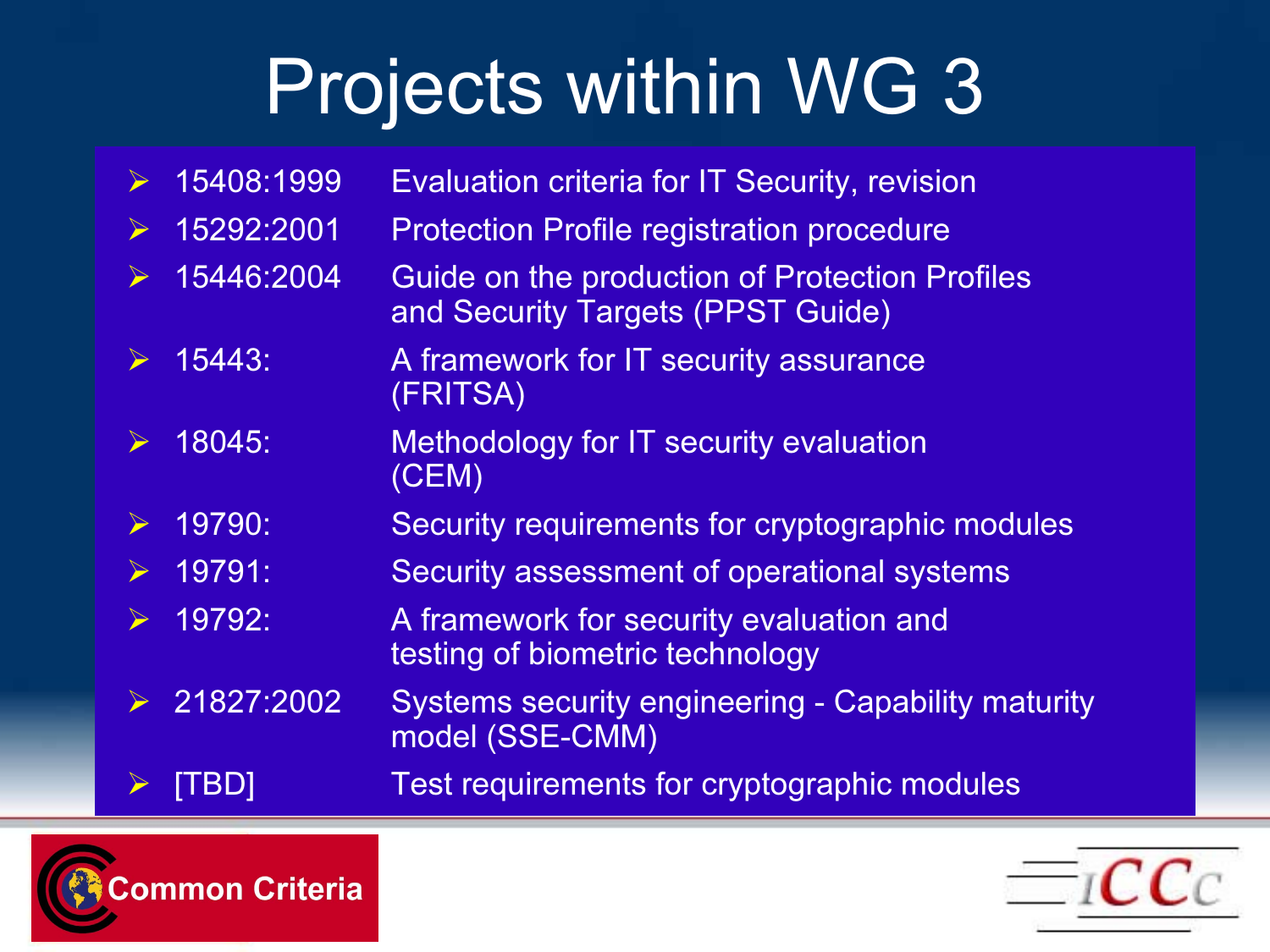### ISO/IEC 15408:2005



- $\bullet$  IS 15408-1: Evaluation criteria for IT Security - Part 1: Introduction and general model
- $\bullet$  IS 15408-2: Evaluation criteria for IT Security - Part 2: Security functional requirements
- $\bullet$  IS 15408-3: Evaluation criteria for IT Security - Part 3: Security assurance requirements



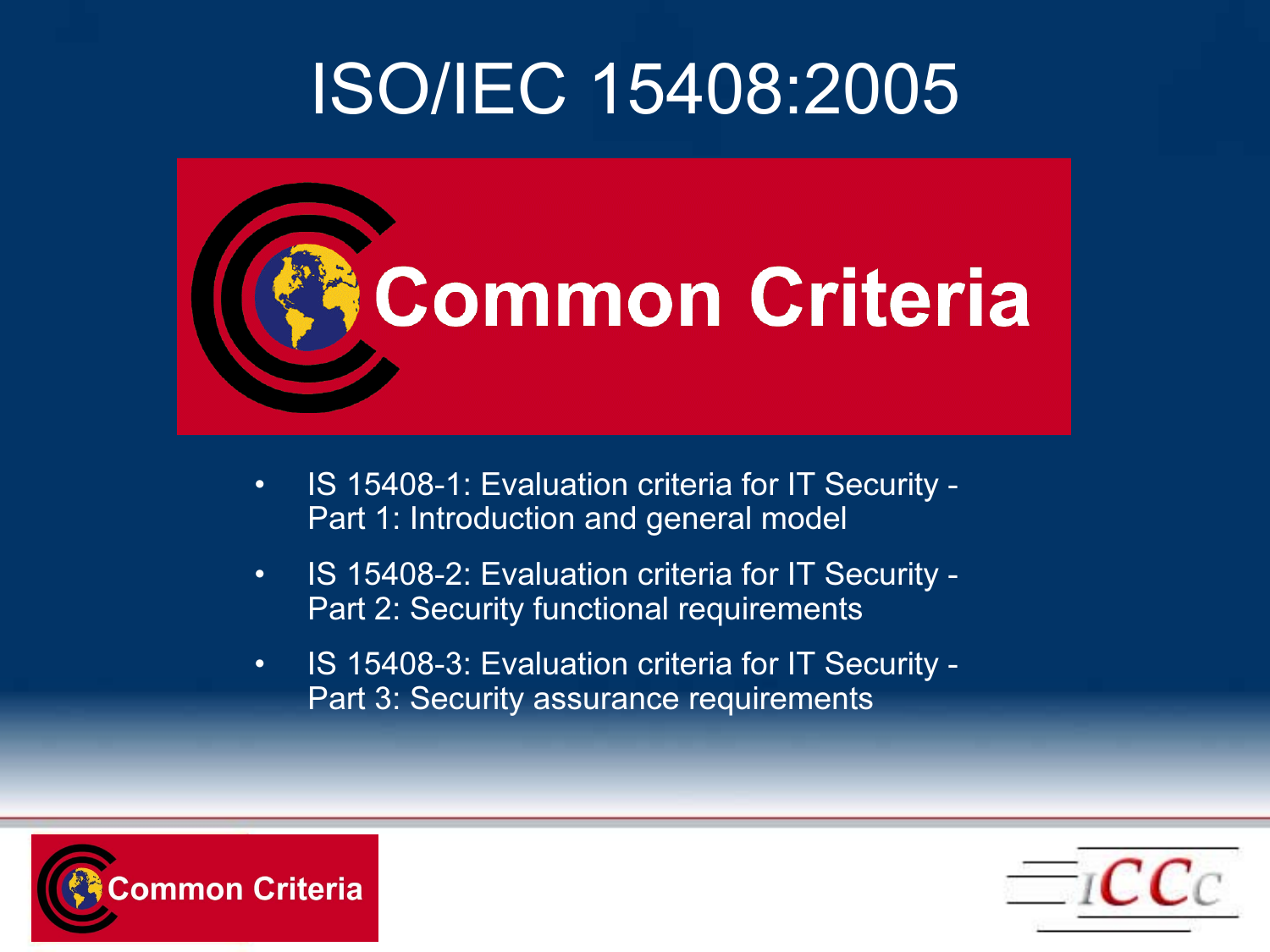### What Makes Security So Special?

- Security Field is characterised by two special circumstances:
- Testing of functional conformance is relatively easy; security is concerned with nonexistence [of vulnerabilities].
- The assumption of an active, probing intellect which strives to find a suitable, exploitable weakness…





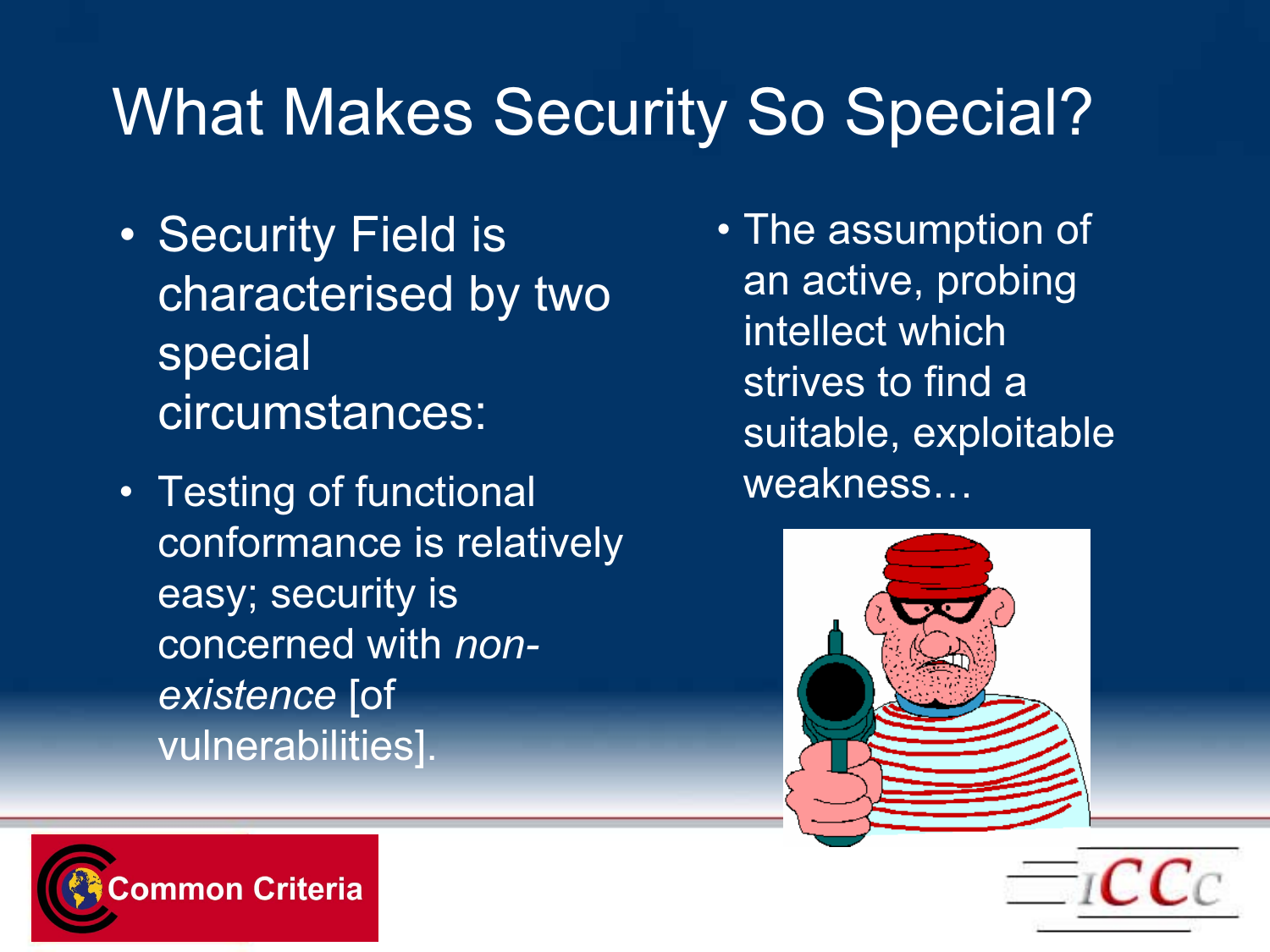## Quotation

Today's operating systems do not need hackers…

### they fall apart all by themselves

Peter Neumann, SRI



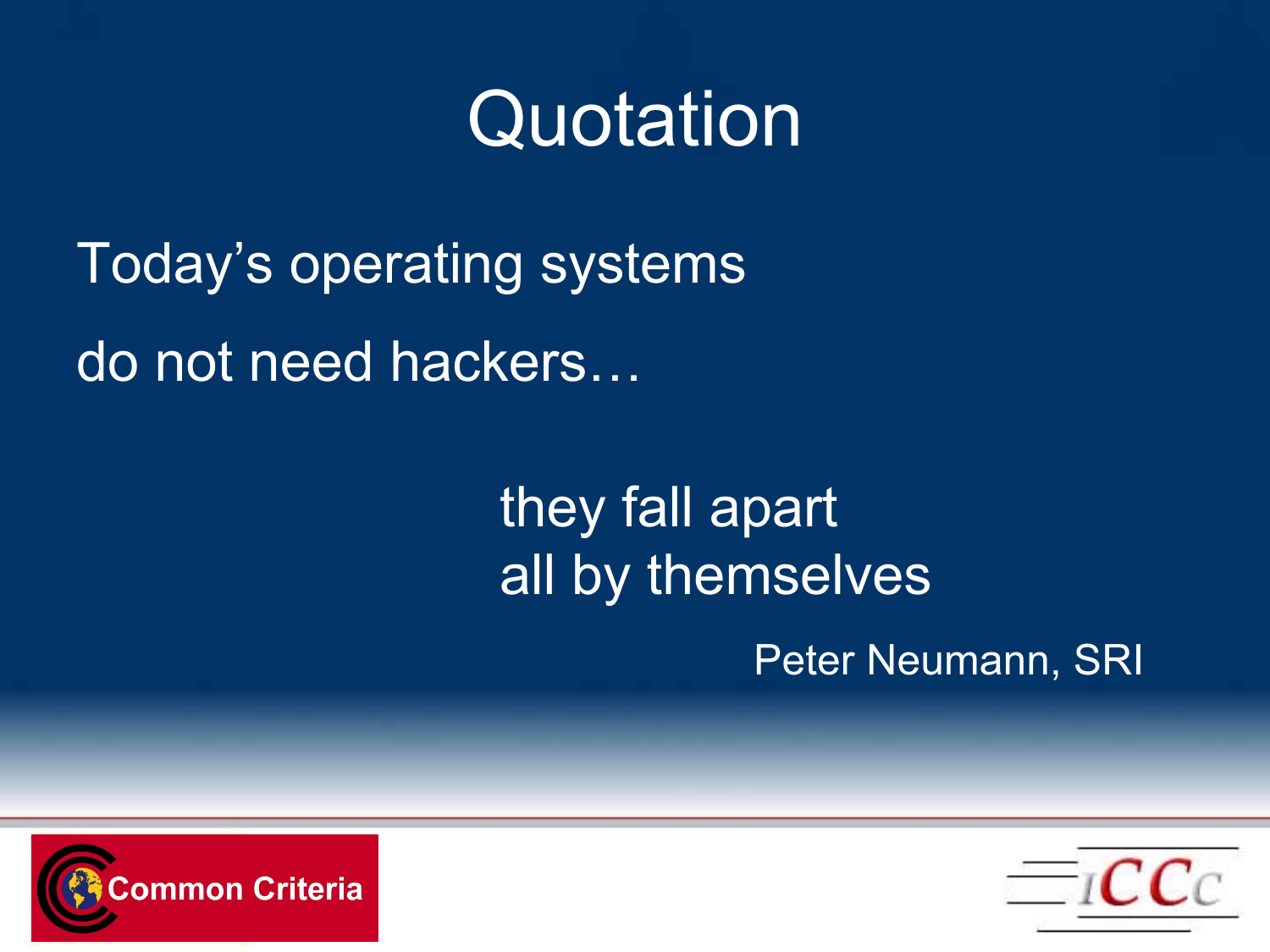## Evaluation Fundaments

#### $\blacktriangleright$ Basic Aspects of Evaluation

- Aims to eliminate/reduce risk for existence of exploitable vulnerabilities
- More is better
	- $\Box$  There is always a residual risk 100  $\%$  security does not exist
- Challenge is to find an effective (optimal) method, according to given costs, to find as many flaws as possible.
- Assume qualified adversaries may make same kind of analysis, planning an attack
- Make his task more difficult/expensive; reduce our risk.
- $\triangleright$  Long time goal
	- $\triangleright$  Ensure that the developer does the right things right from start (c.f. Dijkstra on handling bugs)



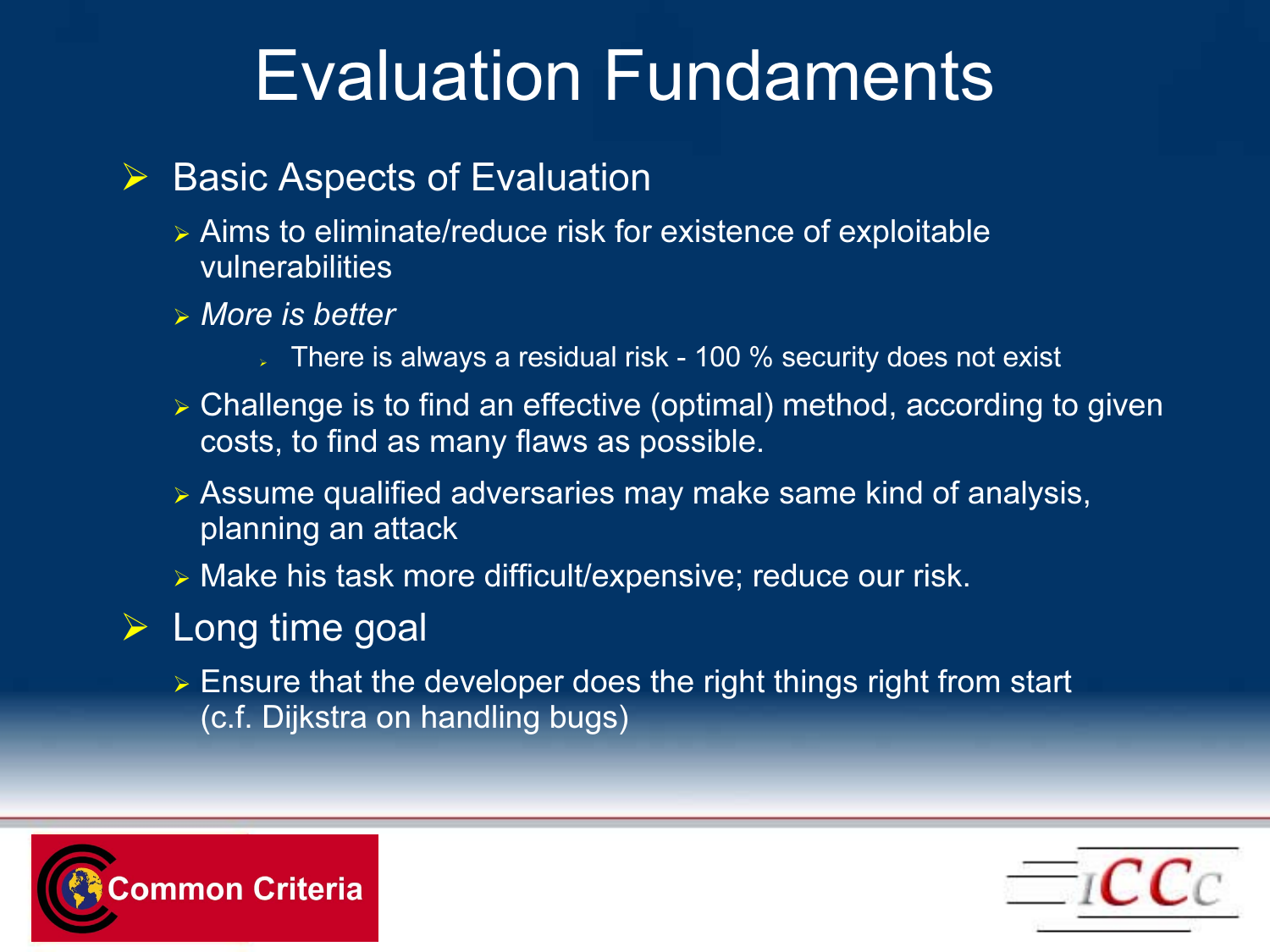# 15408 Highlights

#### $\sum_{i=1}^{n}$ Toolbox for specifying security requirements

- $\triangleright$  Functional
- Assurance
- $\begin{picture}(120,20) \put(0,0){\line(1,0){10}} \put(15,0){\line(1,0){10}} \put(15,0){\line(1,0){10}} \put(15,0){\line(1,0){10}} \put(15,0){\line(1,0){10}} \put(15,0){\line(1,0){10}} \put(15,0){\line(1,0){10}} \put(15,0){\line(1,0){10}} \put(15,0){\line(1,0){10}} \put(15,0){\line(1,0){10}} \put(15,0){\line(1,0){10}} \put(15,0){\line($  A Protection Profile (PP) intended to describe the needs for a generic product within a user group, community of interest etc.
- $\blacktriangleright$  A Security Target (ST) summarizes the evaluation background and goals of what is delivered



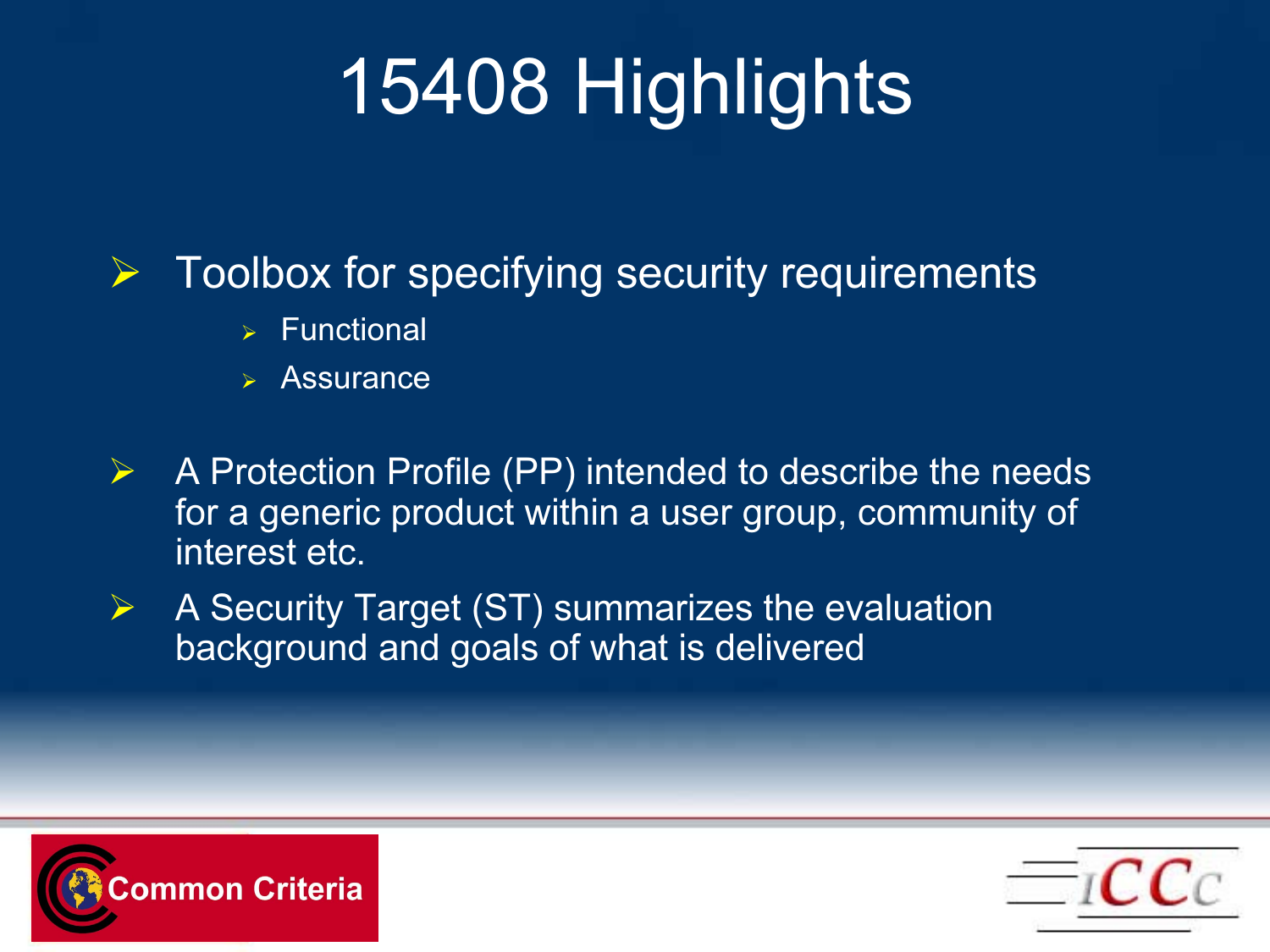# Security Target (ST)

Security Target summarizes the evaluation background and goals:

- $\blacktriangleright$ TOE description
- $\blacktriangleright$ TOE Security Environment
- $\blacktriangleright$  Security Objectives
	- $\triangleright$  For the Target of Evaluation (TOE)
	- $\triangleright$  For the Environment
- $\blacktriangleright$  IT Security Requirements
	- TOE Security Requirements: Functional; Assurance
	- $\triangleright$  For the IT Environment
- $\blacktriangleright$  TOE Summary Specifications: Security Functions, Assurance Measures
- $\blacktriangleright$ [PP Claims]
- $\blacktriangleright$ Rationale (for the 4 preceding sections)



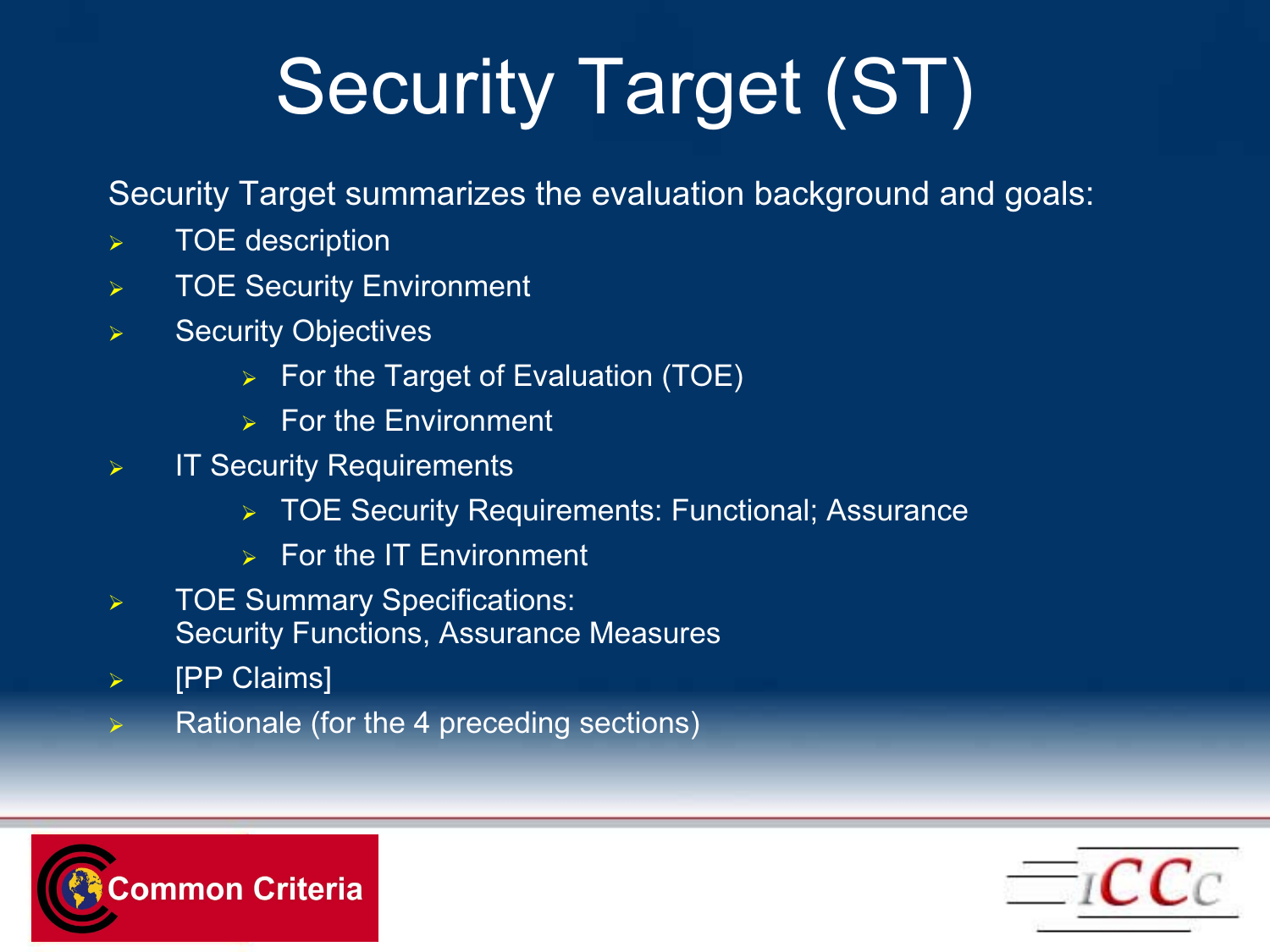# Common Criteria Structure

#### **Service Service** General Model

- **▶ Functional Package, FP**
- $\blacktriangleright$ Assurance Package, AP
- $\blacktriangleright$ Protection Profile = FP+AP; Generic Security Target
- $\blacktriangleright$ Security Target





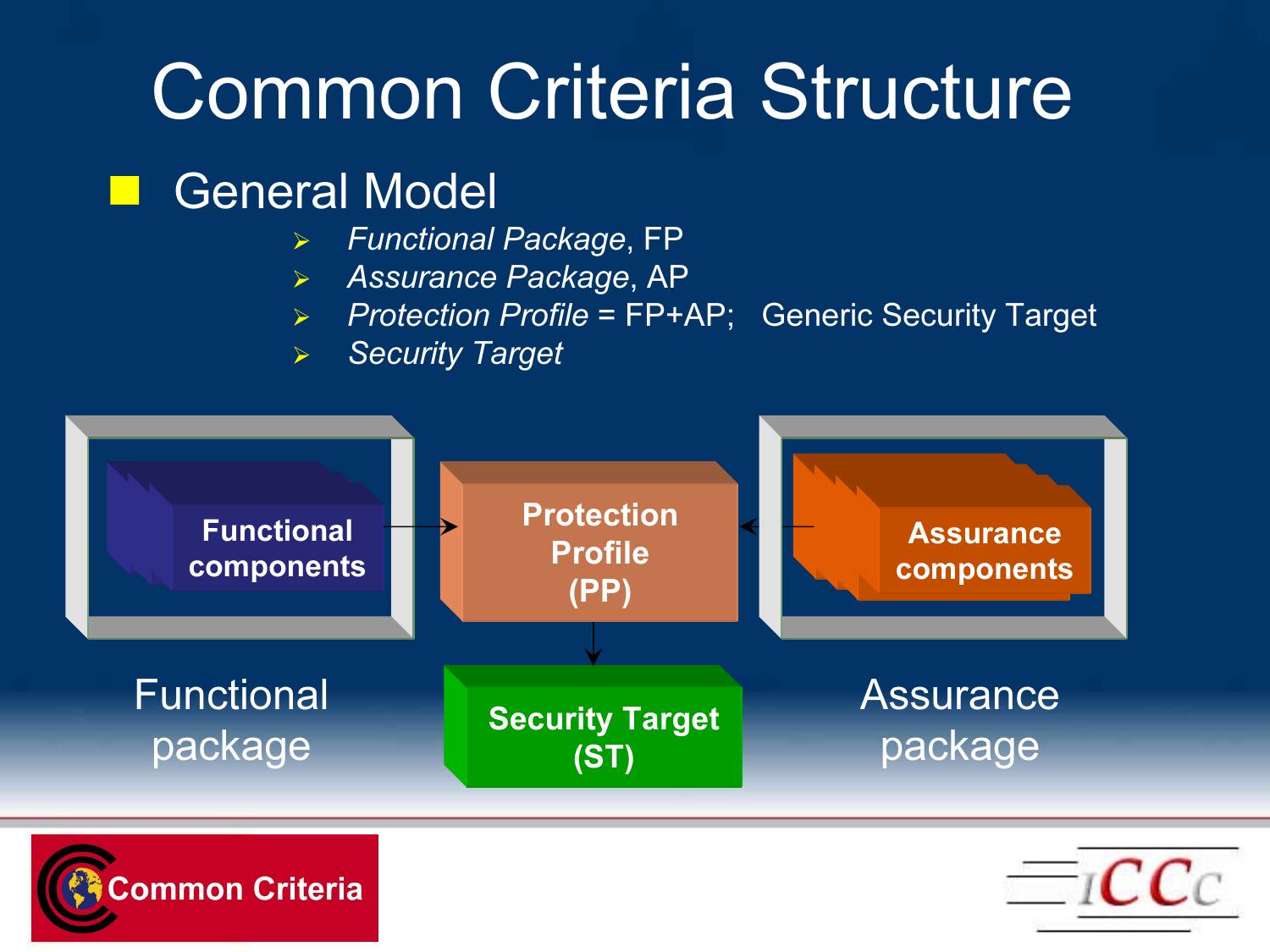# CC Requirements (Classes)

- $\begin{array}{c} \diagup \end{array}$  Functional
	- Communication
	- Cryptographic Support
	- Identification&Authentication
	- Security Management
	- Privacy
	- Protection of TSF
	- Resource Utilization
	- Security Audit
	- TOE Access
	- Trusted Path/Channels
	- User Data Protection

#### $\sum_{i=1}^{n}$ Assurance

- Configuration Management
- Delivery & Operation
- Development
- Guidance Documents
- Tests
- Vulnerability assessment
- Life Cycle Support
- PP Evaluation
- ST Evaluation



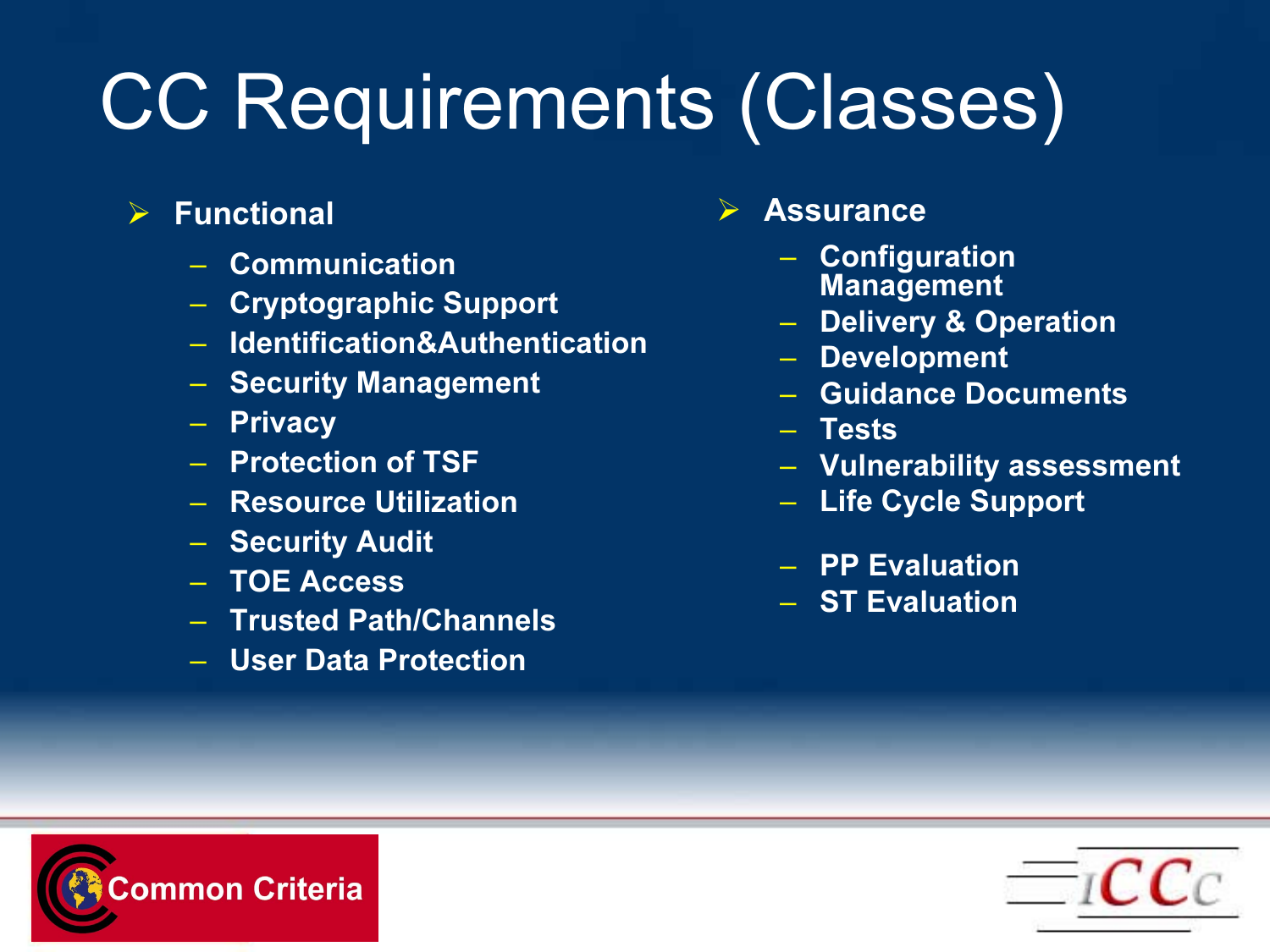# Tracing of requirements





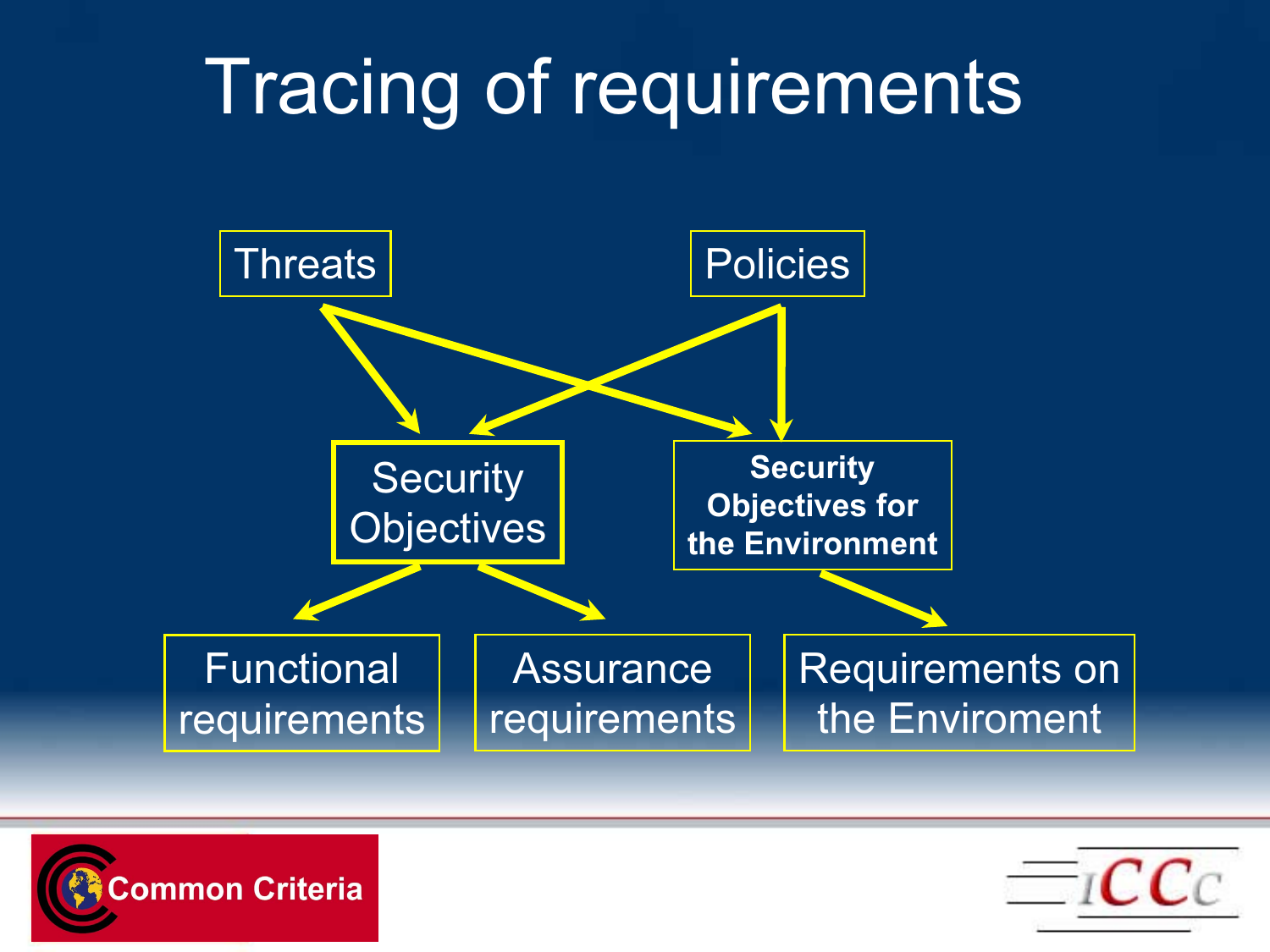### Where to find Common Criteria

Common Criteria v. 2.1 = IS 15408:1999

**► Common Criteria v. 2.3 contains a number of** Interpretations and is a complete version of the IS 15408:2005 currently under publication by ISO/IEC

 $\triangleright$  Both Downloadable for free from www.commoncriteriaportal.org



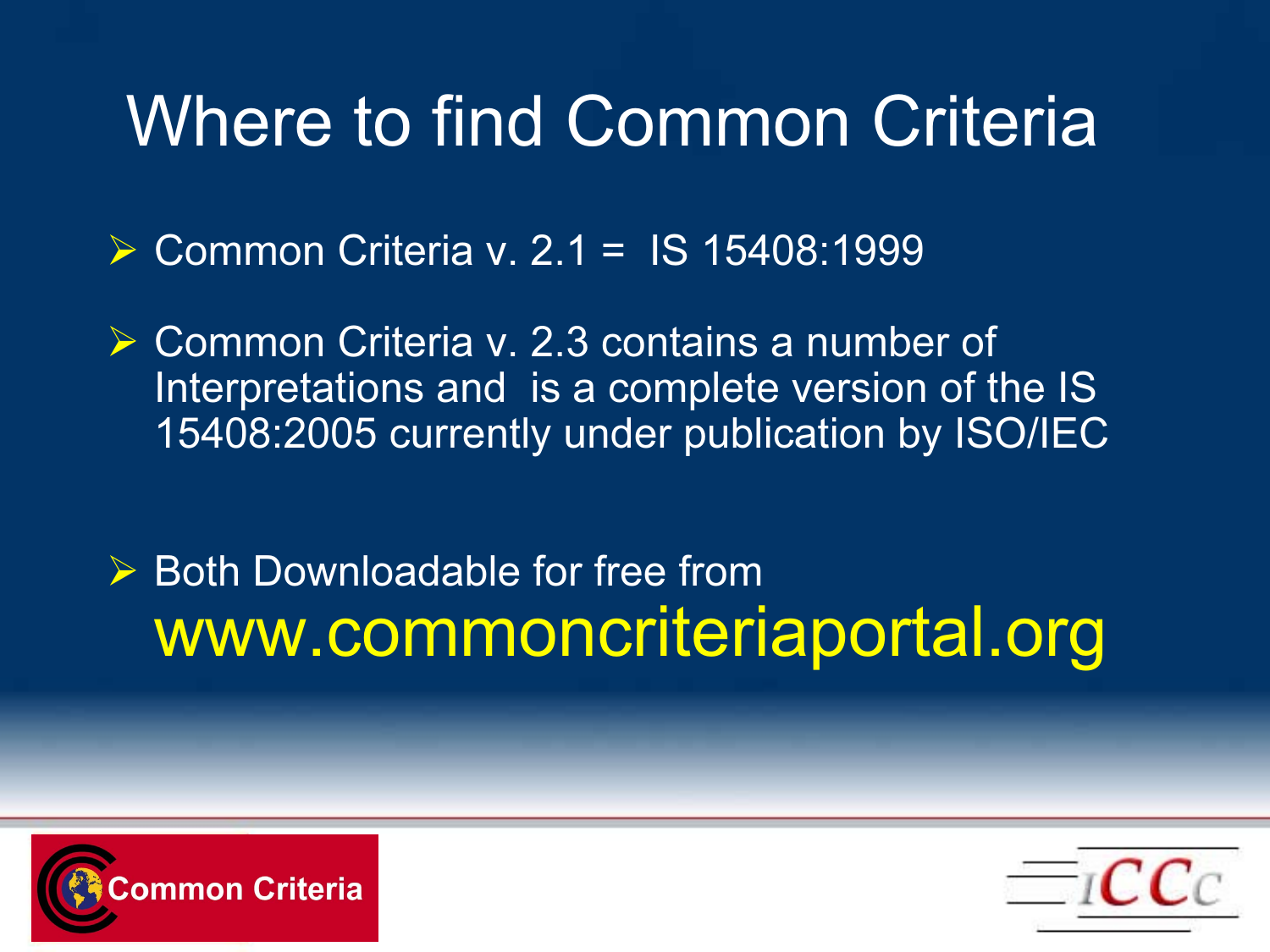# Maintenance of IS 15408

- $\bullet$ Large Document; increasing mass of experience
- $\bullet$ Re-definition of EALs?
- $\bullet$ CCDB/CCIMB support
- SC 27 is closely following CCDB developments targeting CC and CEM v 3.0 (2006)



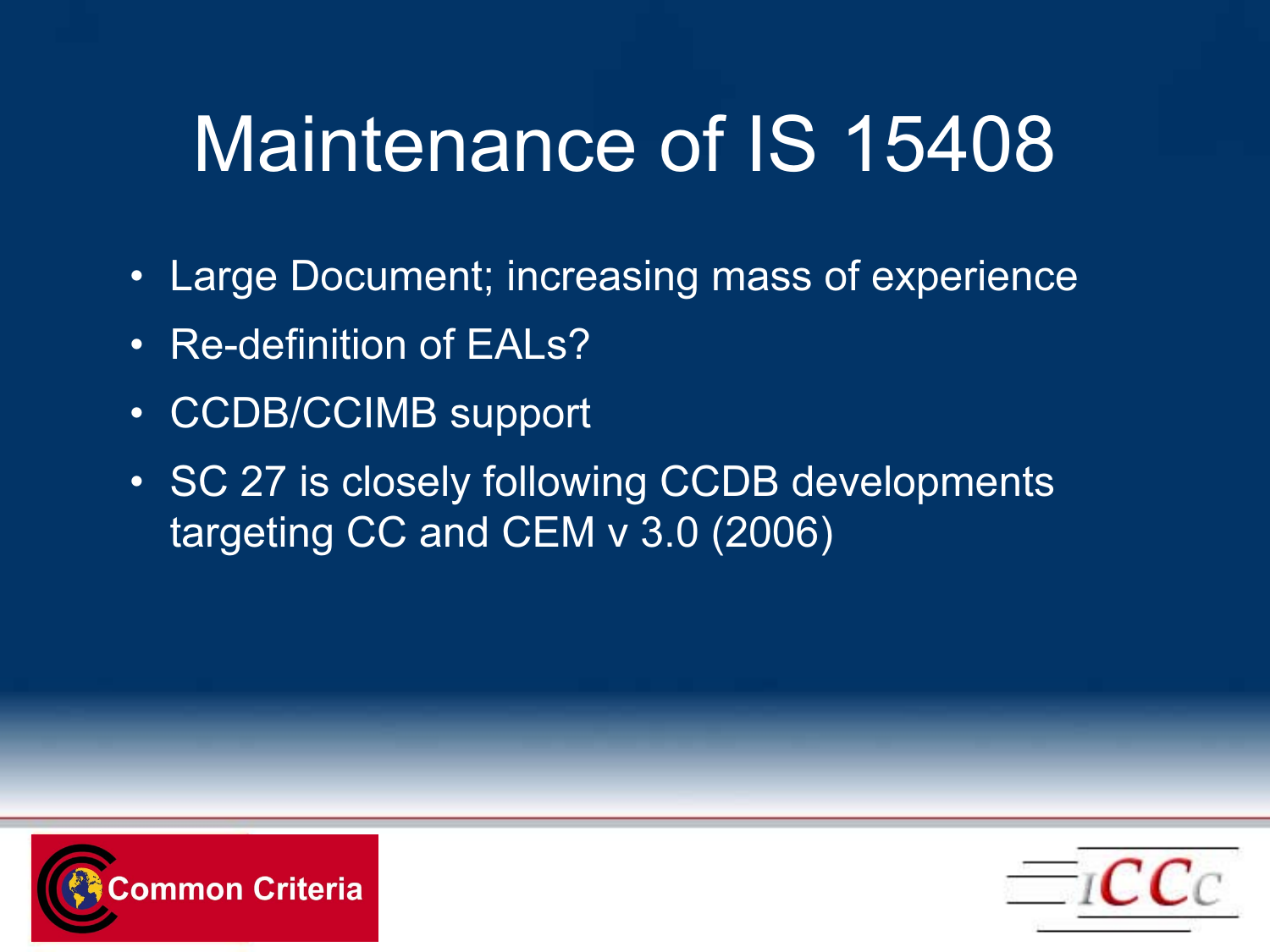# Protection ProfileRegistration Procedures

IS 15292

Editor: Mike Nash



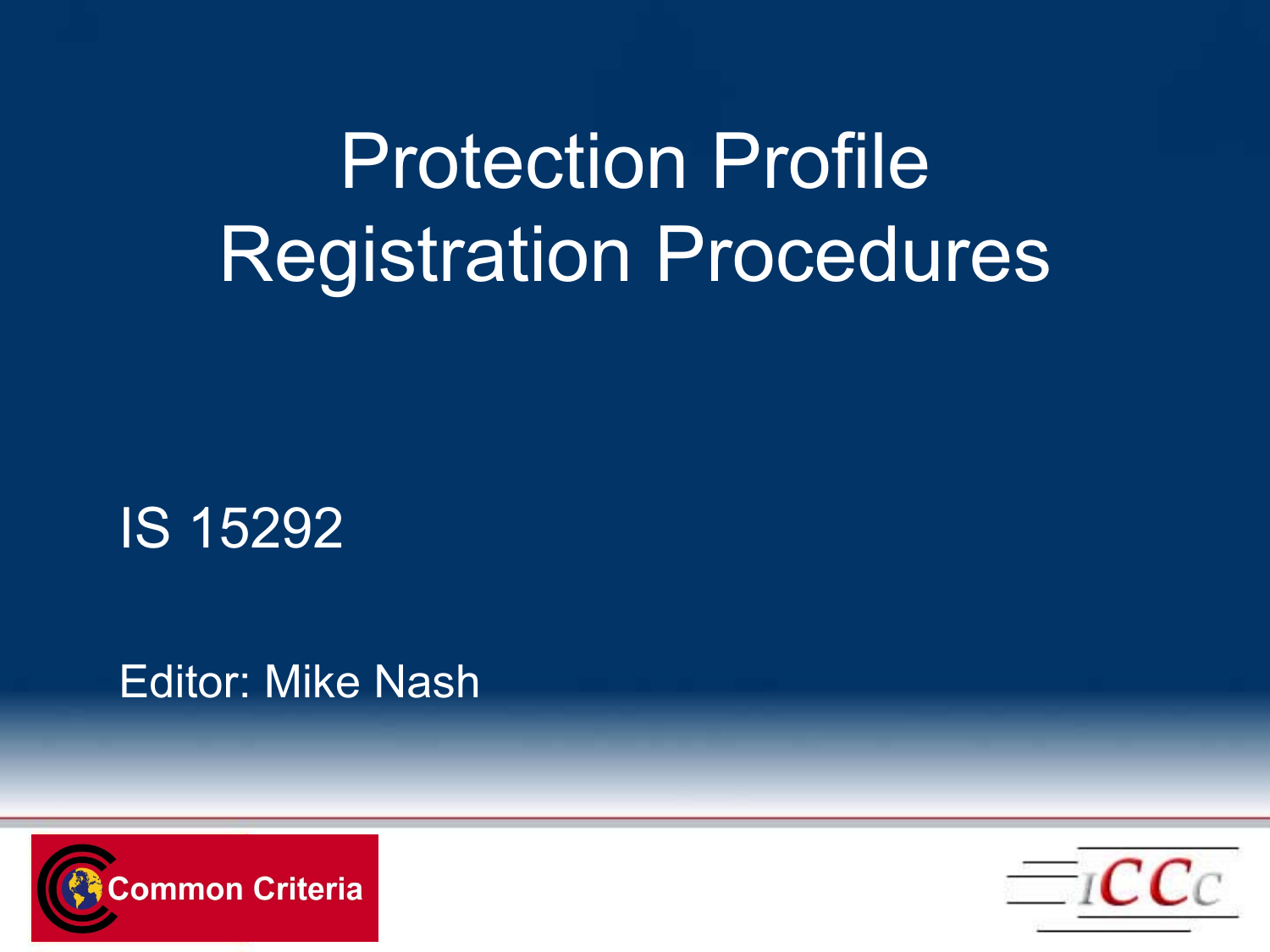# Highlights of 15292

#### $\blacktriangleright$ Objectives:

- Single, Internationally Recognised, Protection Profile Registry promoting the use and availability of Protection Profiles and Packages
- Compatible with IS 15408 (Common Criteria)
- $\triangleright$  Registrar Appointed by ISO and IEC
- $\triangleright$  Suitable for Legal and other Mandatory References

#### Structure:

- ➤ Formalised in an International Standard
- $\triangleright$  Open to All to Submit Entries
- $\blacktriangleright$ Registry Entry Details Available to All via the Web at No Charge
- $\triangleright$  Public Procedures for Defect Notification, Appeals etc.
- $\blacktriangleright$ IS 15292 was Reconfirmed in 2004
- $\blacktriangleright$ Revision necessary to align with CC v.3



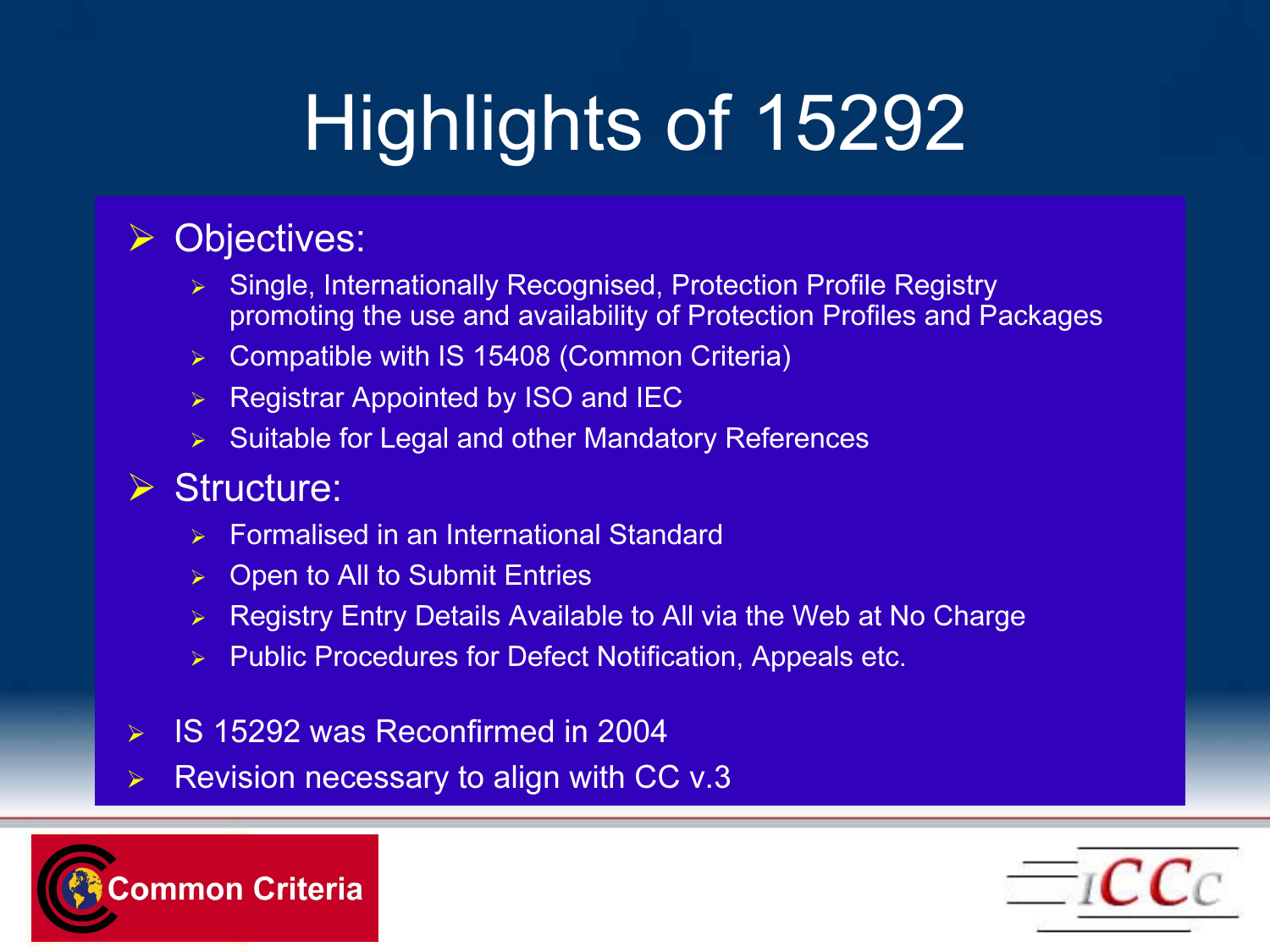## Facilities

- $\blacktriangleright$ Both Packages and Profiles Accepted on Register
- $\blacktriangleright$ Incomplete Entries Can be Registered During Development
- $\triangleright$  Sponsorship of Entries Can Be Transferred
- $\blacktriangleright$ Problems can be Notified and Recorded
- $\blacktriangleright$ Regular, Three-Yearly Review of Status of All Entries
- $\triangleright$  France (AFNOR) has established a web based ISO Registry
	- $\triangleright$  http://comelec.afnor.fr/iso/profile



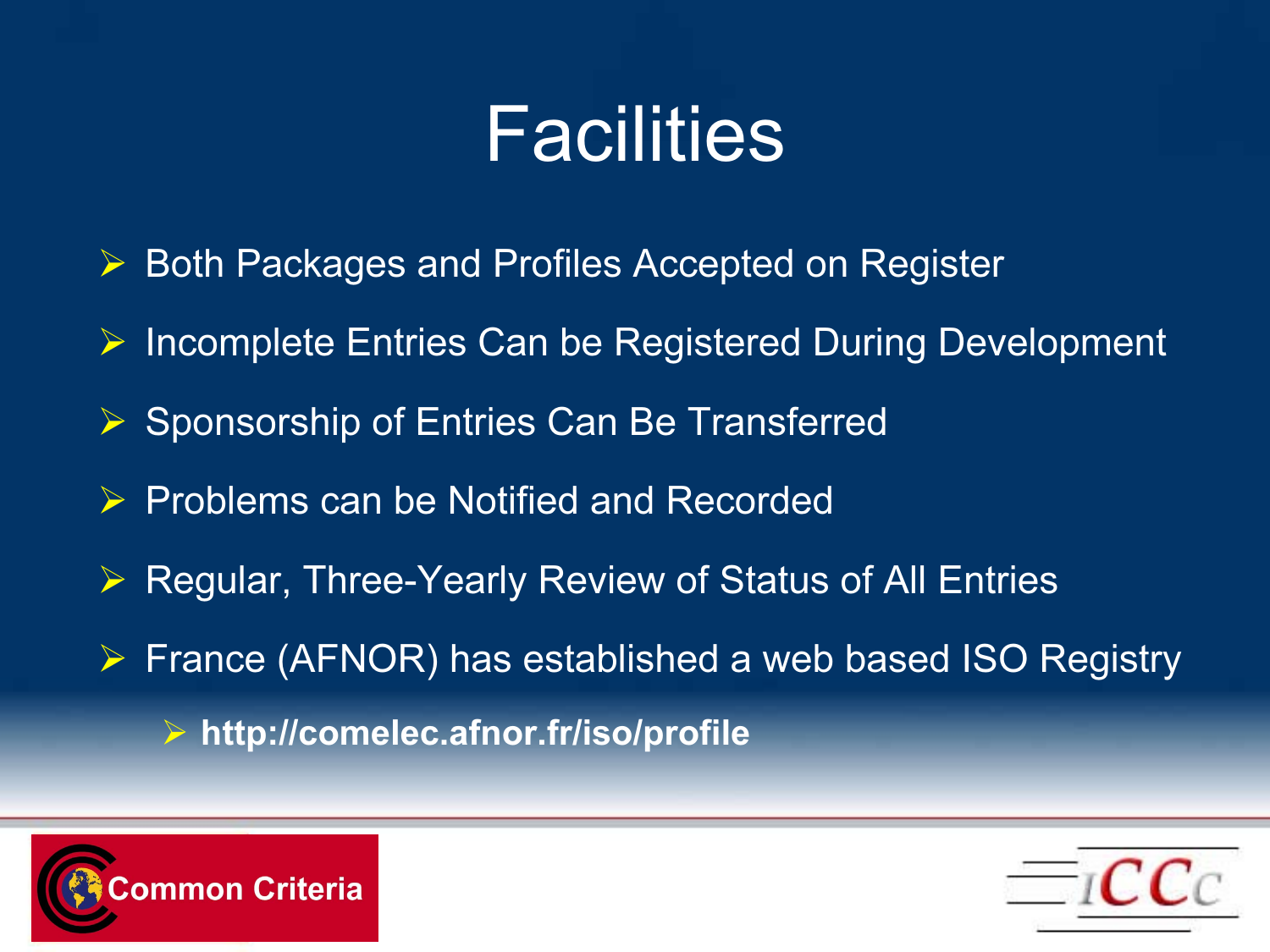A Framework for IT Security Assurance (FRITSA)

### [TR] 15443

Editors:Aaron CohenHans DanielJohn Hopkinson



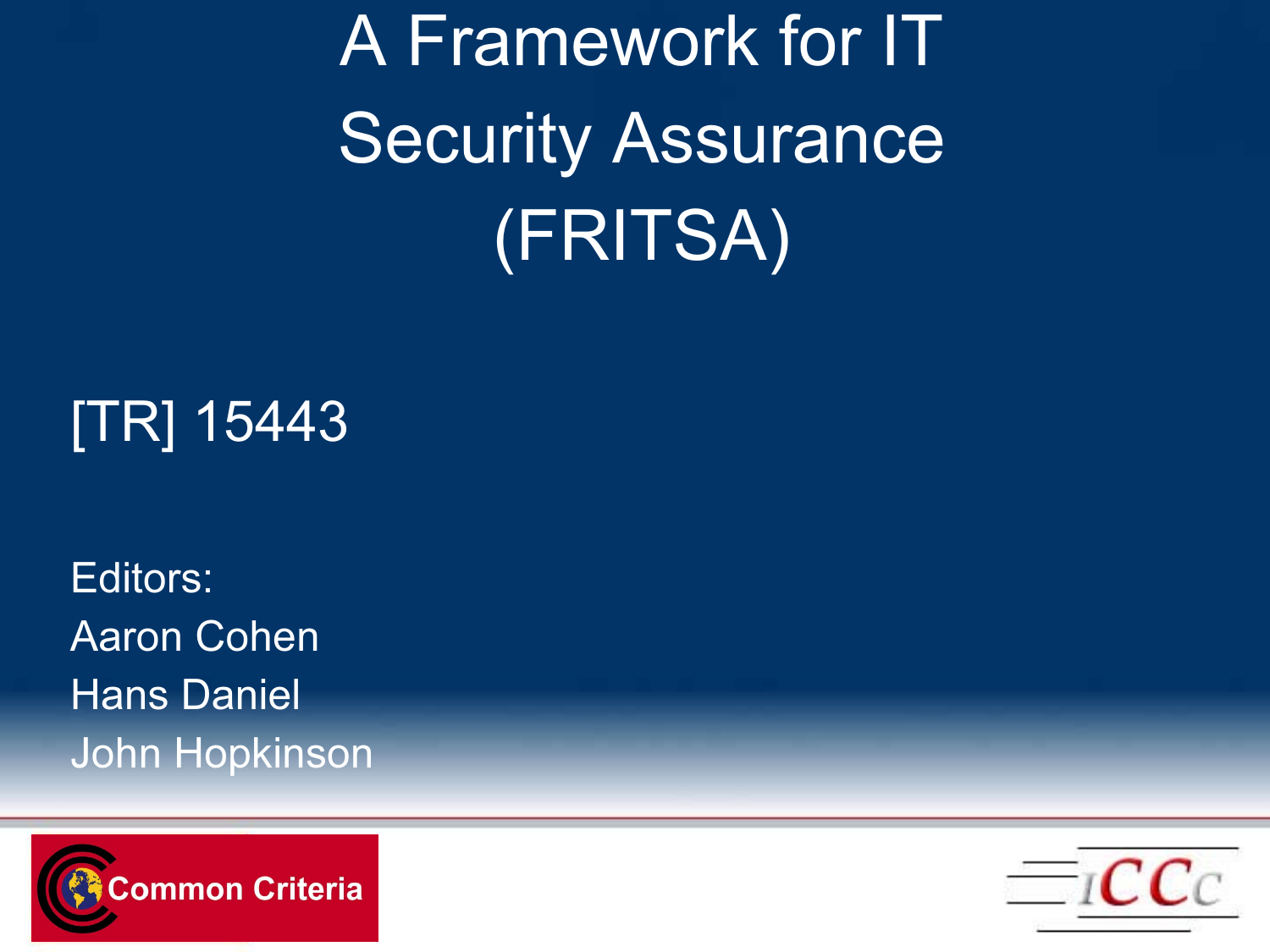# Introduction

### $\triangleright$  Highlights

- Type III Technical Report (TR) Parts 1 and 2 published; part 3 under development
- Categorize assurance approaches
- Provide common point of reference
- Facilitate combining assurance approaches

### Why Is ISO In The Security Assurance Game

- –Common Criteria as Approach and Framework
- Several ISO and other assurance methods exist
- Different assurance approaches exist
- Assurance still not well understood
- Potential for combined assurance approach



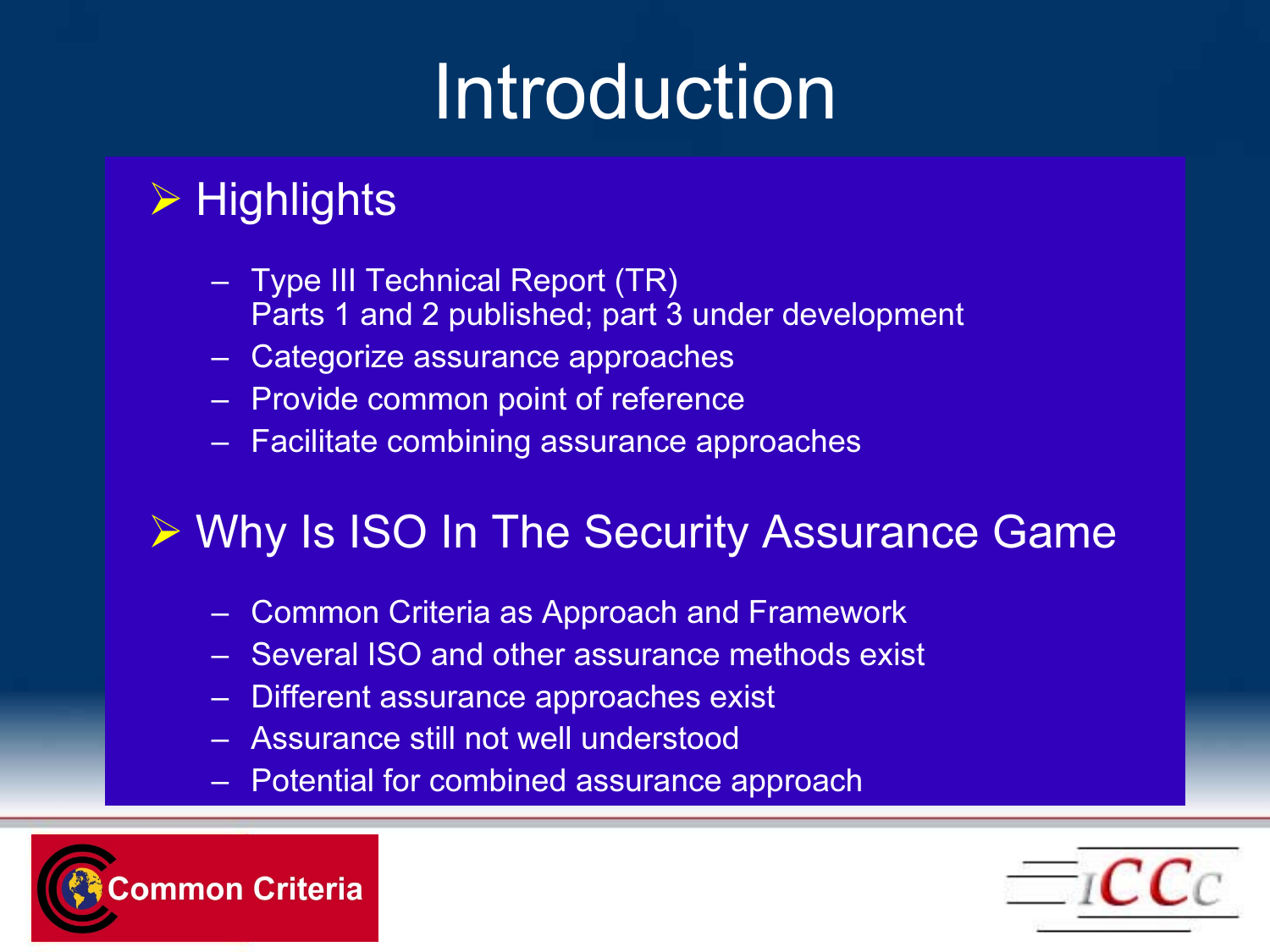### Assurance Approach vs Assurance Phase

### Assurance Phases

## ProcessProduct/System/ ServiceDesign/Development Operation Environment (personnel & organization)

### Assurance Approach **Categories**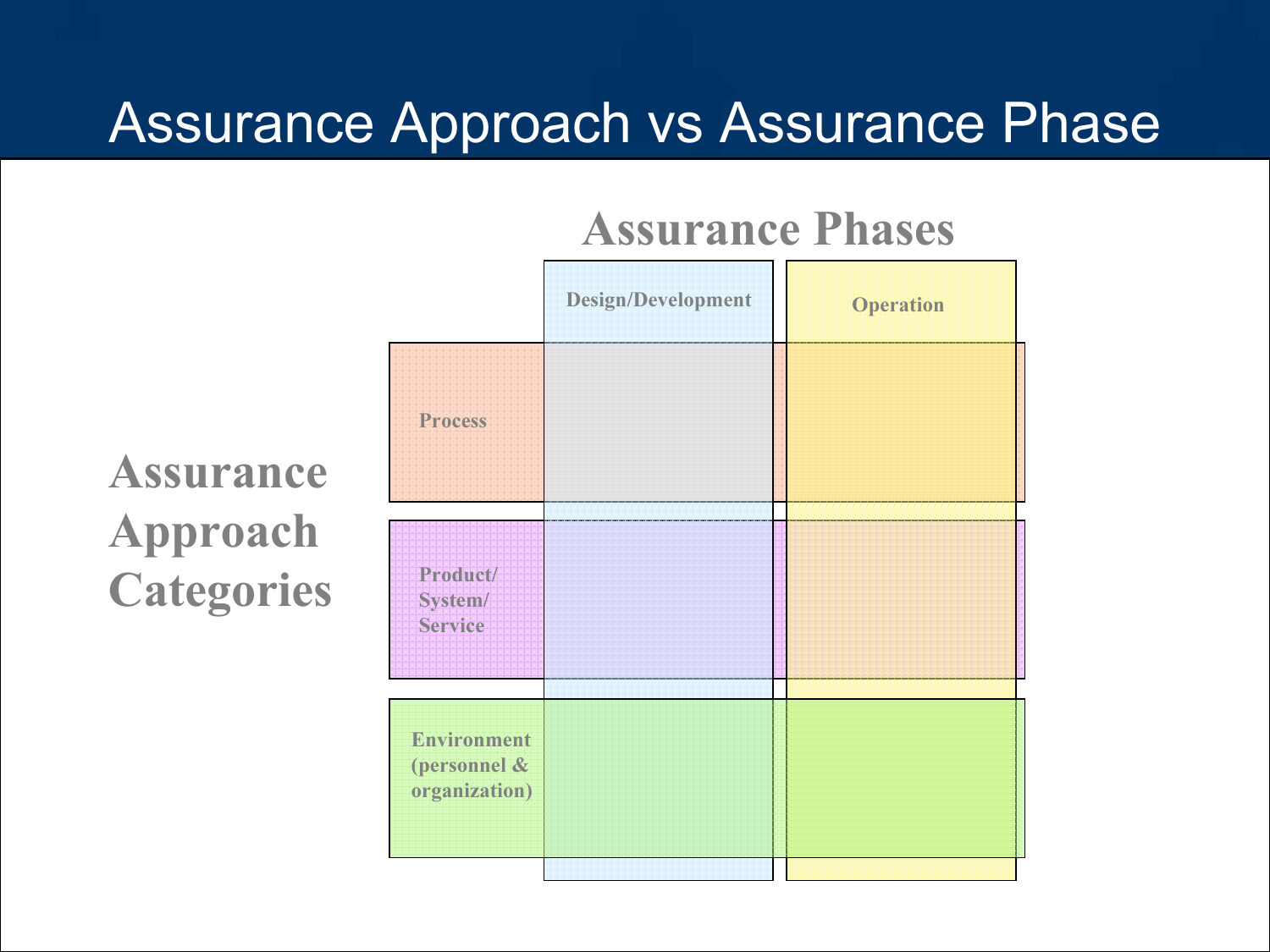Guide on the production of Protection ProfilesandSecurity Targets

TR 15446Editor: Mike Nash



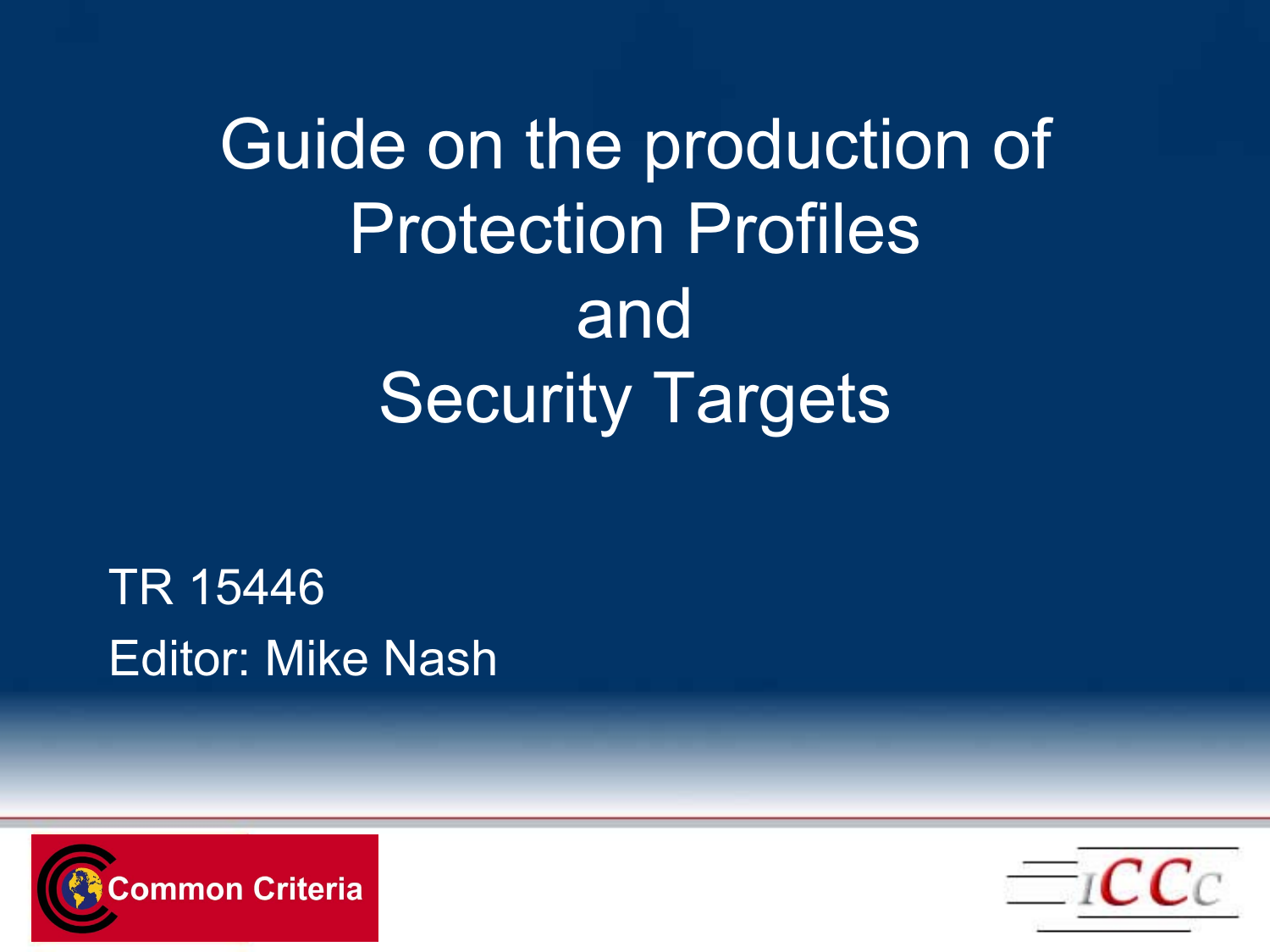# PP/ST Guide

- $\sum_{i=1}^{n}$ Technical Report Type III
- $\sum_{i=1}^{n}$ Available at no cost at

http://isotc.iso.org/livelink/livelink/fetch/2000/2489/Ittf\_Home/ITTF.htm (select "freely available standards " and page through list)

- $\sum_{i=1}^{n}$ Guidance on how to produce PPs and STs
- $\blacktriangleright$ Discussion on composition (PPs, STs, Component TOEs)
- $\begin{array}{c}\n\diagup\n\end{array}$ Considerable interest in this document already during its development
- $\sum_{i=1}^{n}$ Based on IS 15408:1999
- $\sum_{i=1}^{n}$ Revision initiated to update to CC v.3



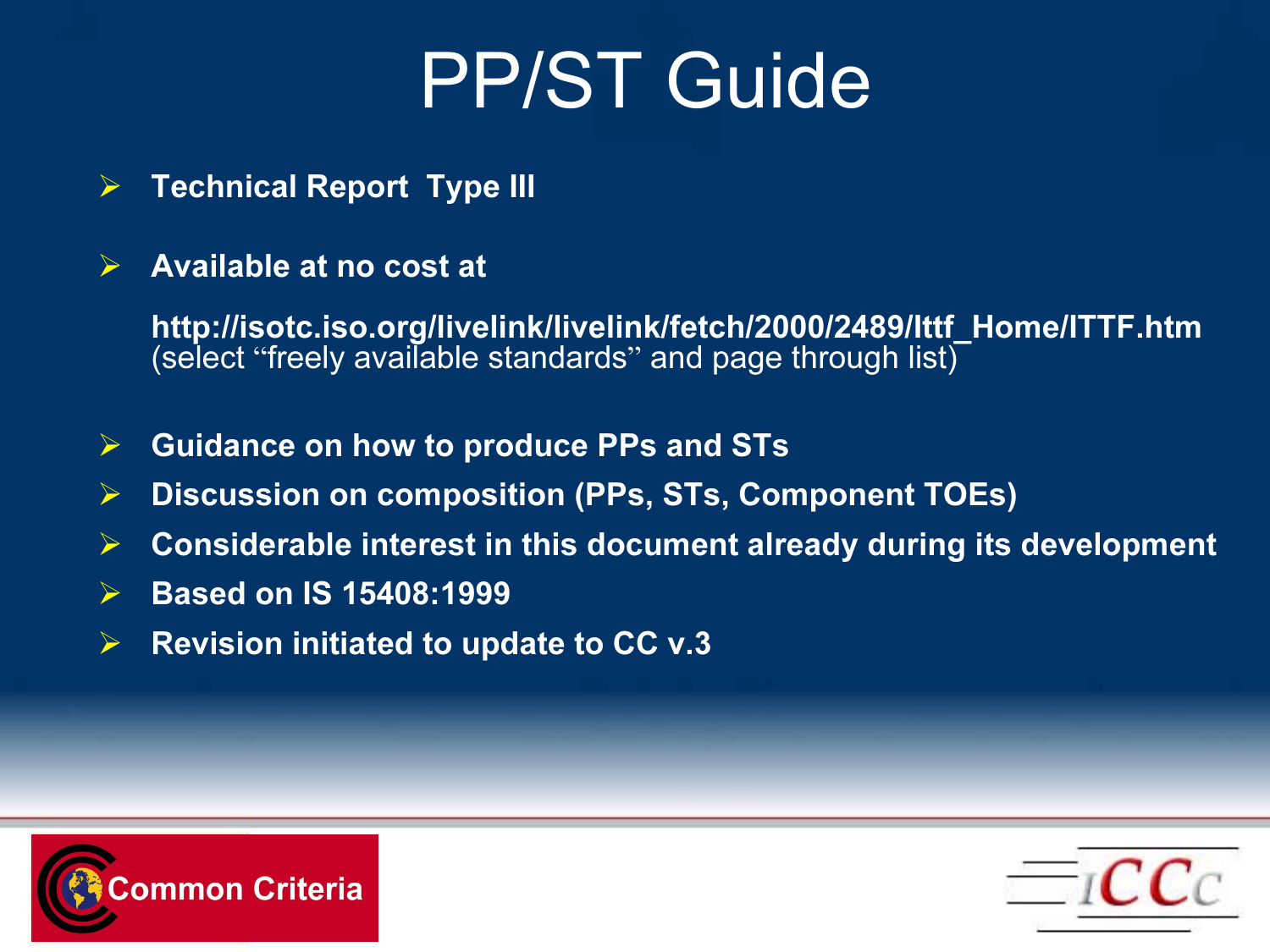# Methodology for IT Security Evaluation

## IS 18045:2005 (to be published) Editor: Miguel Bañón



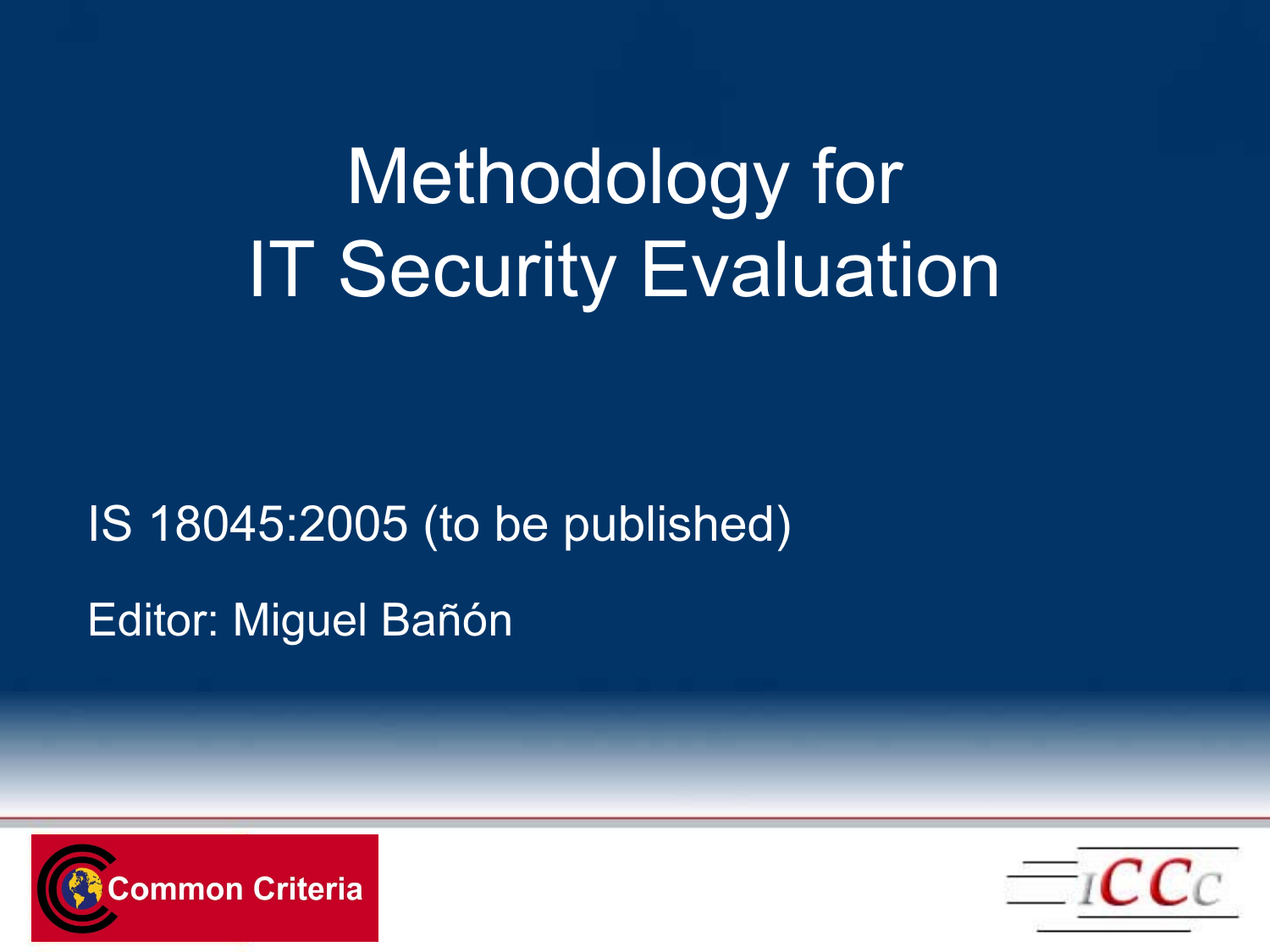### Purpose of 18045

A companion document to the IS 15408, Common Criteria for Information Technology Security Evaluation.

 $\triangleright$  Will describe the minimum actions to be performed by an evaluator using the criteria and evaluation evidence defined in IS 15408.



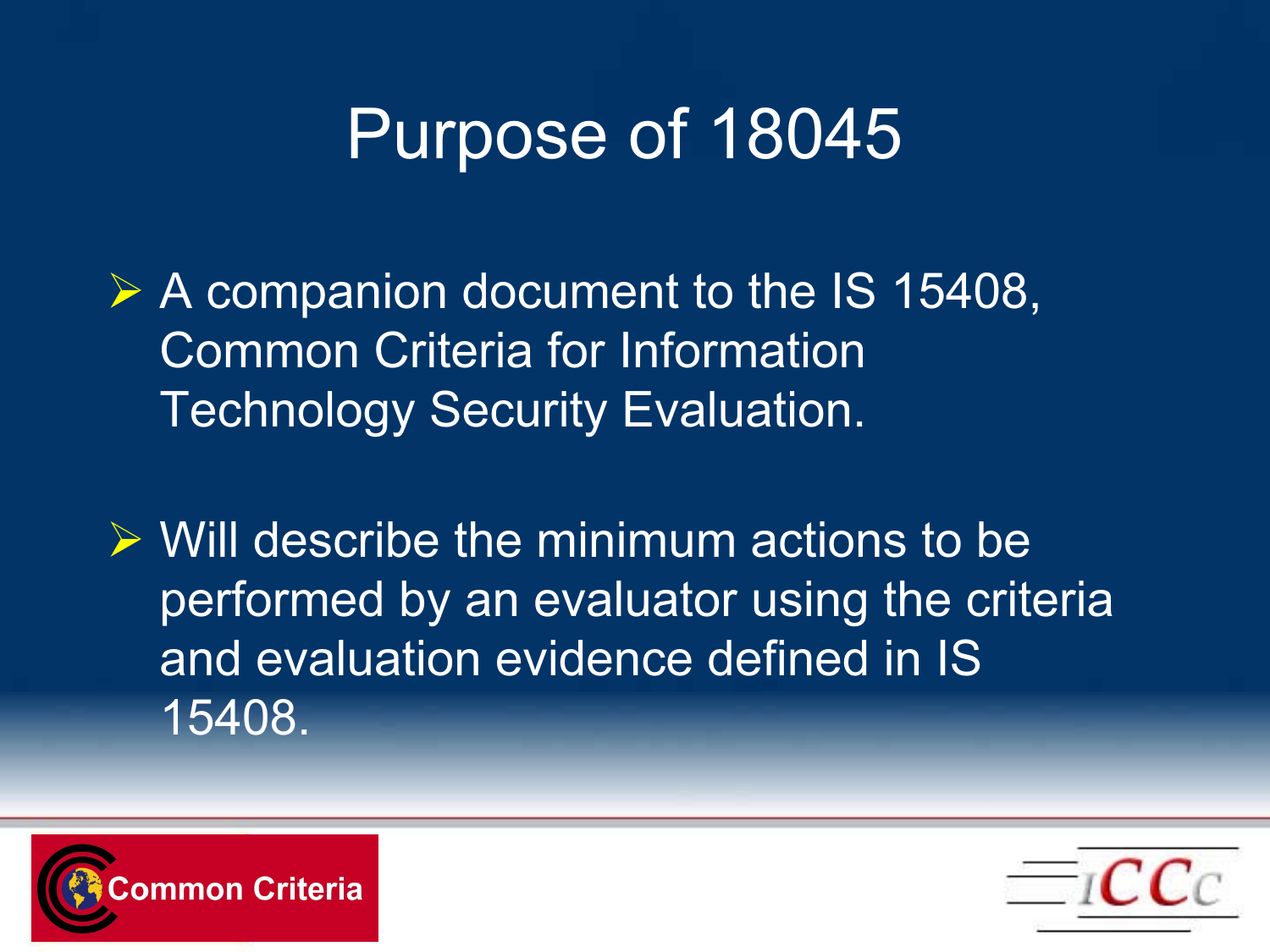## History of 18045

- $\blacktriangleright$ Project started in 2001
- $\triangleright$  CCDB contribution (CEM)
- $\blacktriangleright$ Important document supporting Evaluators
- Essential for Mutual Recognition
- $\blacktriangleright$ Aligned with 15408:2005 (CC v. 2.3)
- $\triangleright$  Early revision planned for update to CEM v.3 aligned with CC v.3



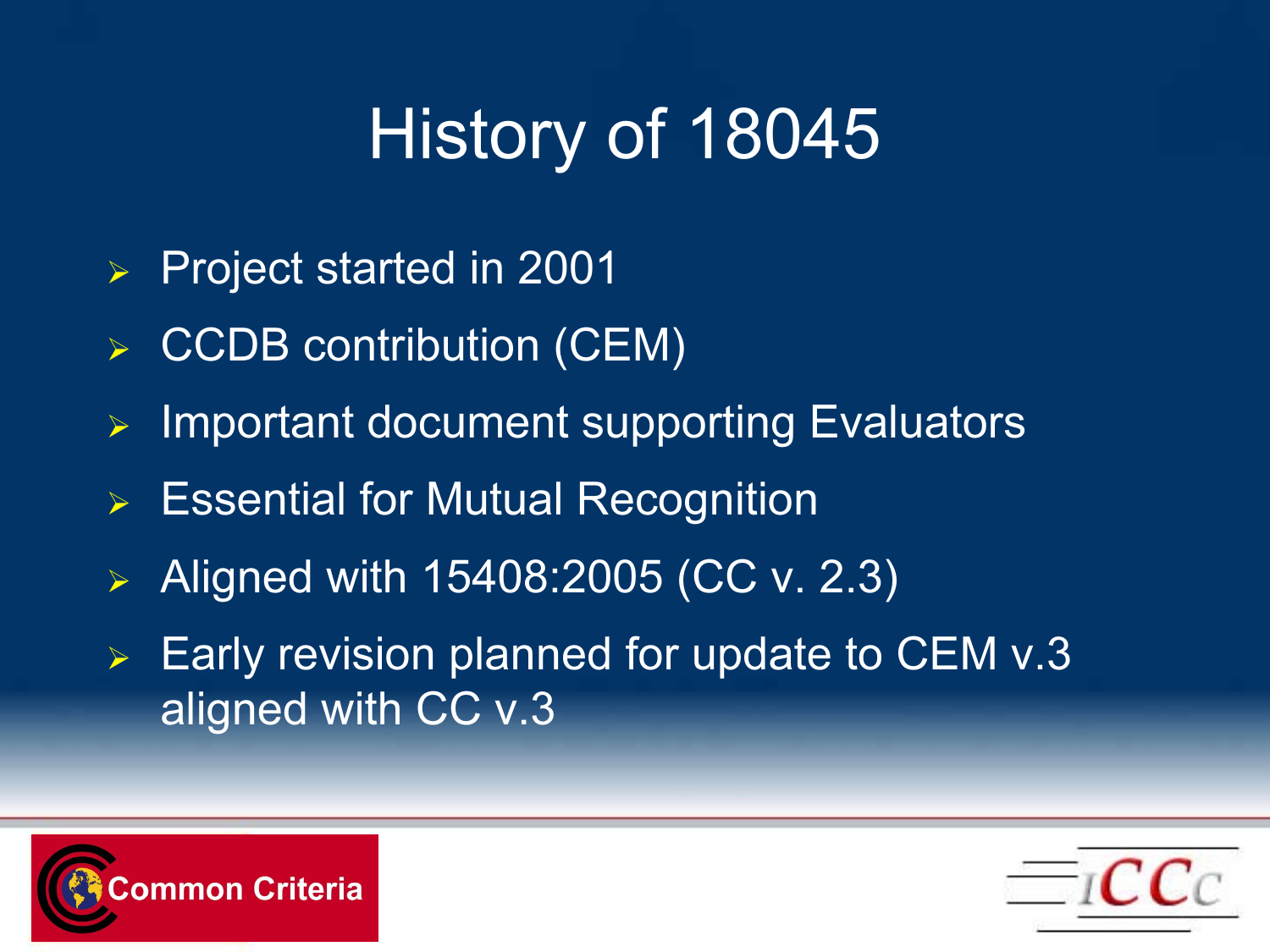# Security Requirements for Cryptographic Modules

### FCD 19790

Editor: Randall Easter

Co-editors: Mike Chawrun, Jean-Pierre Quemard



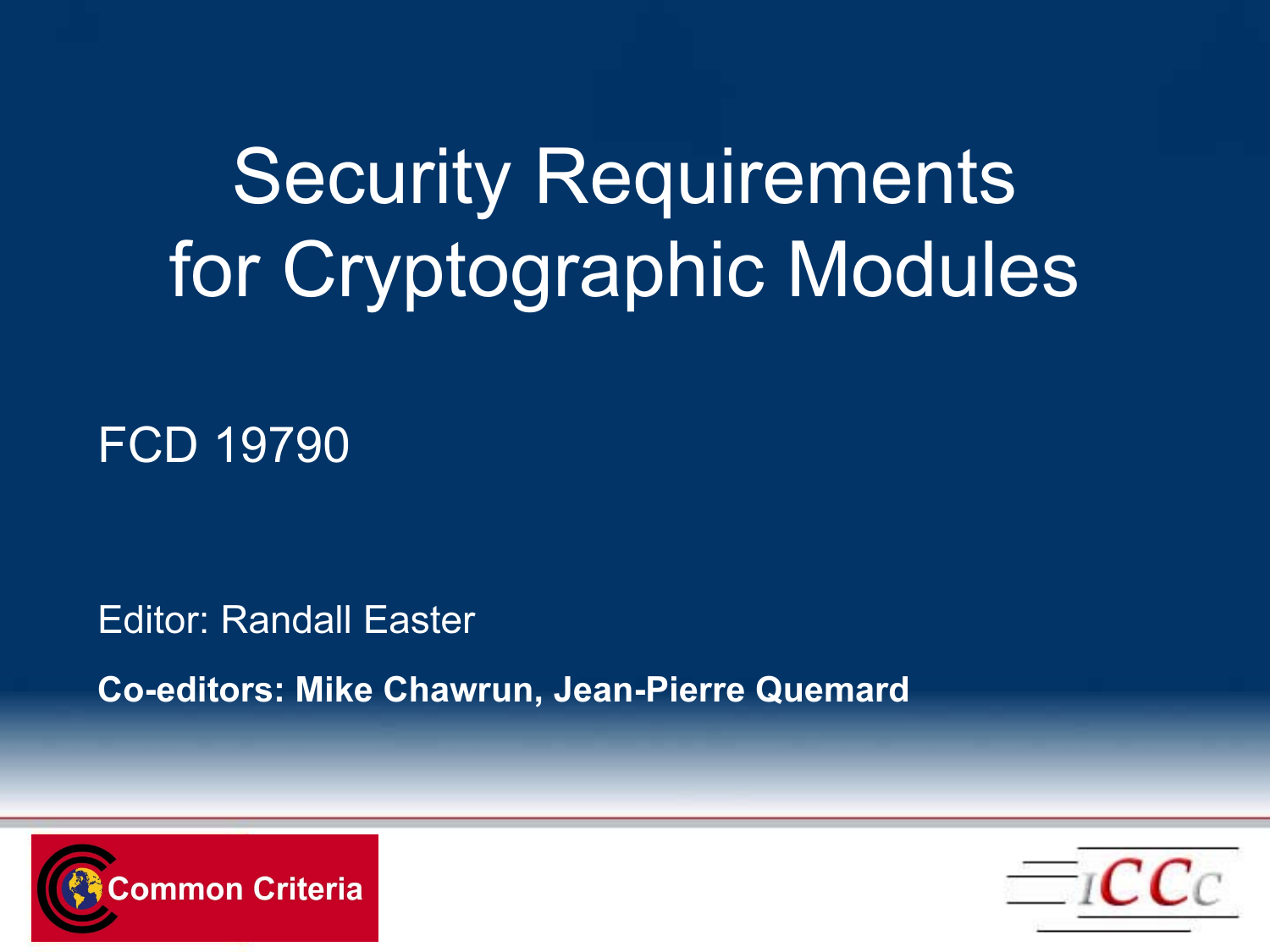## Highlights of 19790

- $\triangleright$  A cryptographic module is a set of hardware, software, and/or firmware that implements approved security functions (including cryptographic algorithms and key generation) and is contained within the cryptographic boundary.
- $\triangleright$  Will specify the technical requirements for cryptographic modules used to protect sensitive information in computer and telecommunication systems (including voice systems) in four increasing, qualitative levels of security.
	- $\triangleright$  The levels are intended to cover the wide range of potential applications and environments in which cryptographic modules may be employed.
- $\triangleright$  The security requirements cover areas related to the secure design and implementation of a cryptographic module.



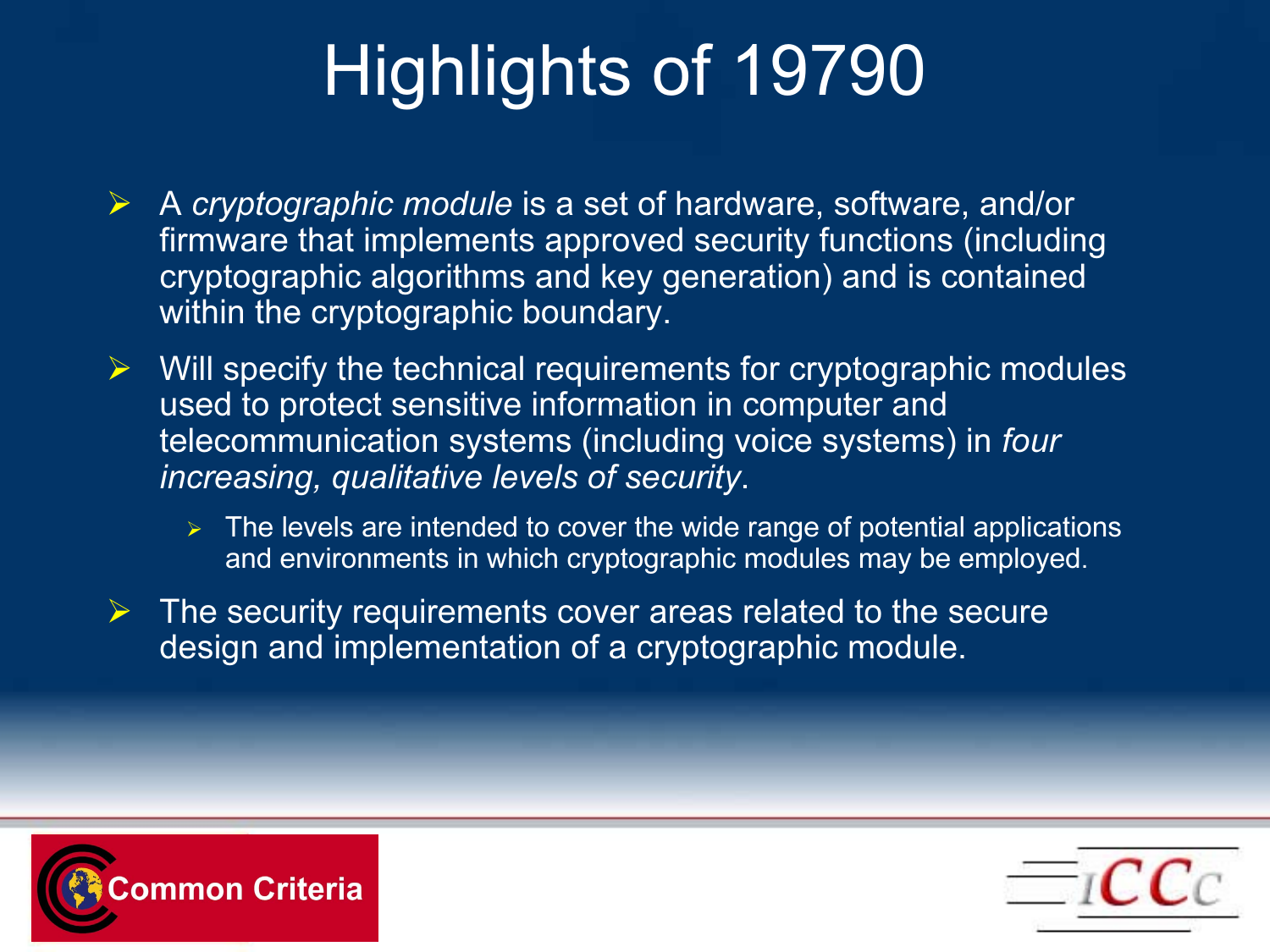### **Contents**

- Cryptographic module security levels
- Functional security objectives
- Security requirements
- Cryptographic module specification
- Cryptographic module ports and interfaces
- Roles, services, and authentication
- Finite state model
- Physical security
- Operational environment
- Cryptographic key management
- Self-tests
- Design assurance
- Mitigation of other attacks

Important base document: FIPS 140-2

Important referenced Work: FDIS 18031 Random Bit Generation

- Annex A (normative) **Documentation** requirements
- Annex B (normative) Cryptographic module security policy
- Annex C (informative) Approved security functions
- Annex D (informative) Approved key establishment methods
- Annex E (informative) Recommended software development practices
- Annex F (informative) Examples of mitigation of other attacks



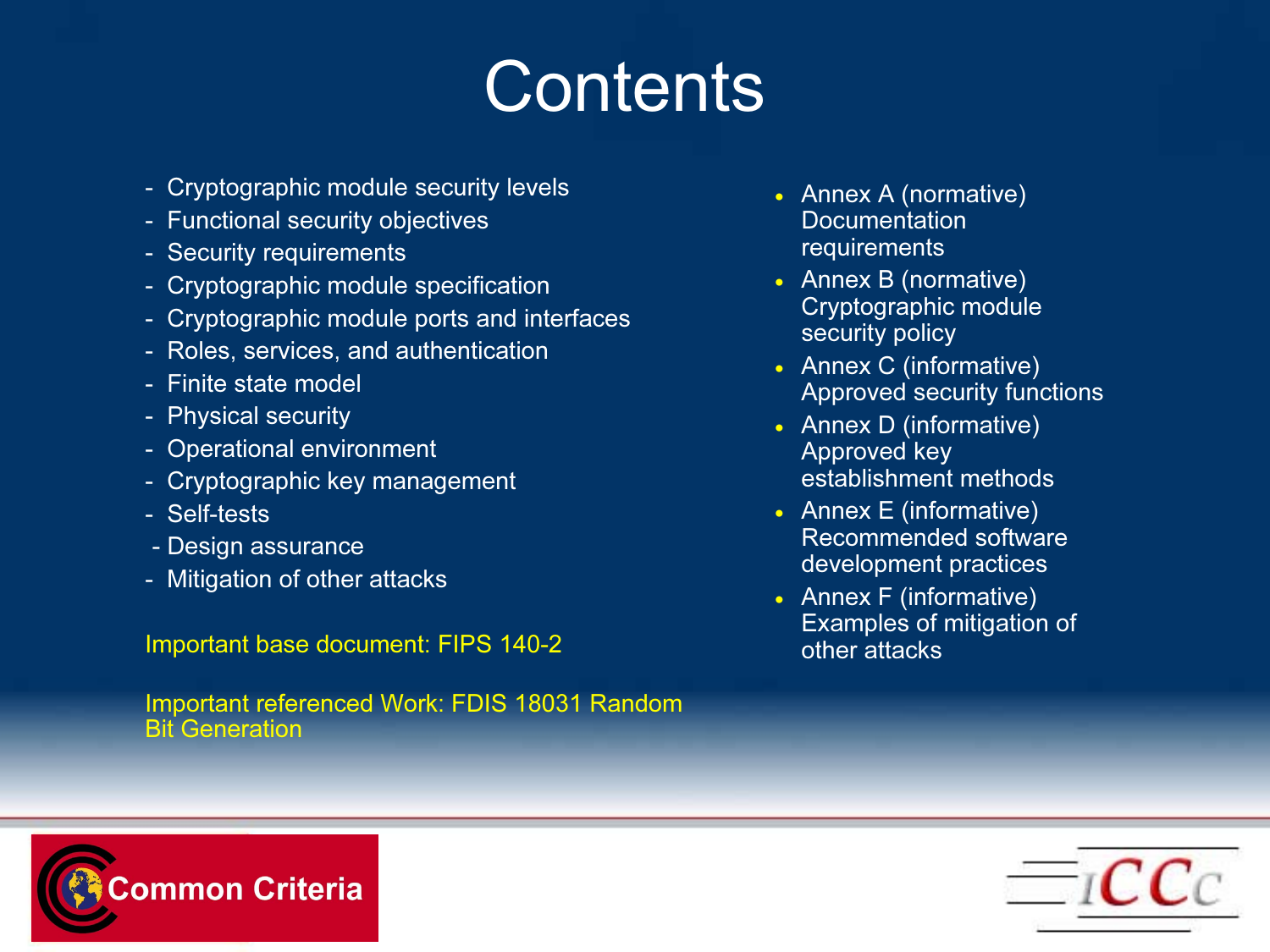Security Assessment of Operational Systems

### DTR 19791

### Editor: Haruki Tabuchi



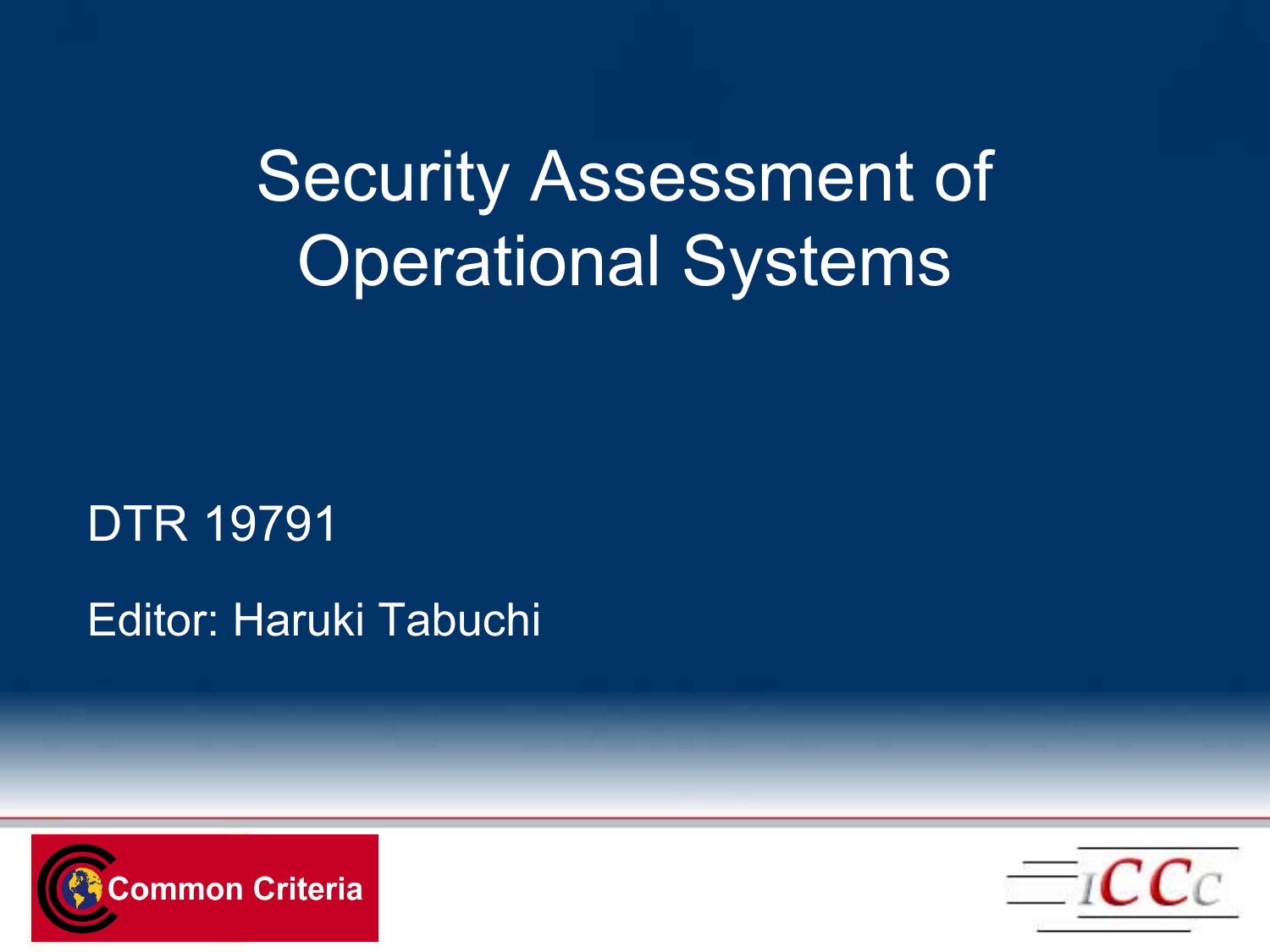## **Background**

- $\bullet$  This work aims to define an approach to the assessment of the security of a specific composite IT system
- $\bullet$  Operational, composite systems typically:
	- $\blacktriangleright$ are under the *control of a single entity*, the system owner
	- $\blacktriangleright$ are built against specific needs, for a specific type of operation
	- $\blacktriangleright$ contain a large number of components
	- $\blacktriangleright$  one or more components have a large number of possible configuration alternatives
	- $\blacktriangleright$ enable the system owner to *balance technical* (and specifically IT) and non-technical security measures
	- $\blacktriangleright$  change frequently; either in technical set-up and/or in operational requirements (e.g. new threats)
	- $\blacktriangleright$  contain multiple components with different degrees and types of assurance



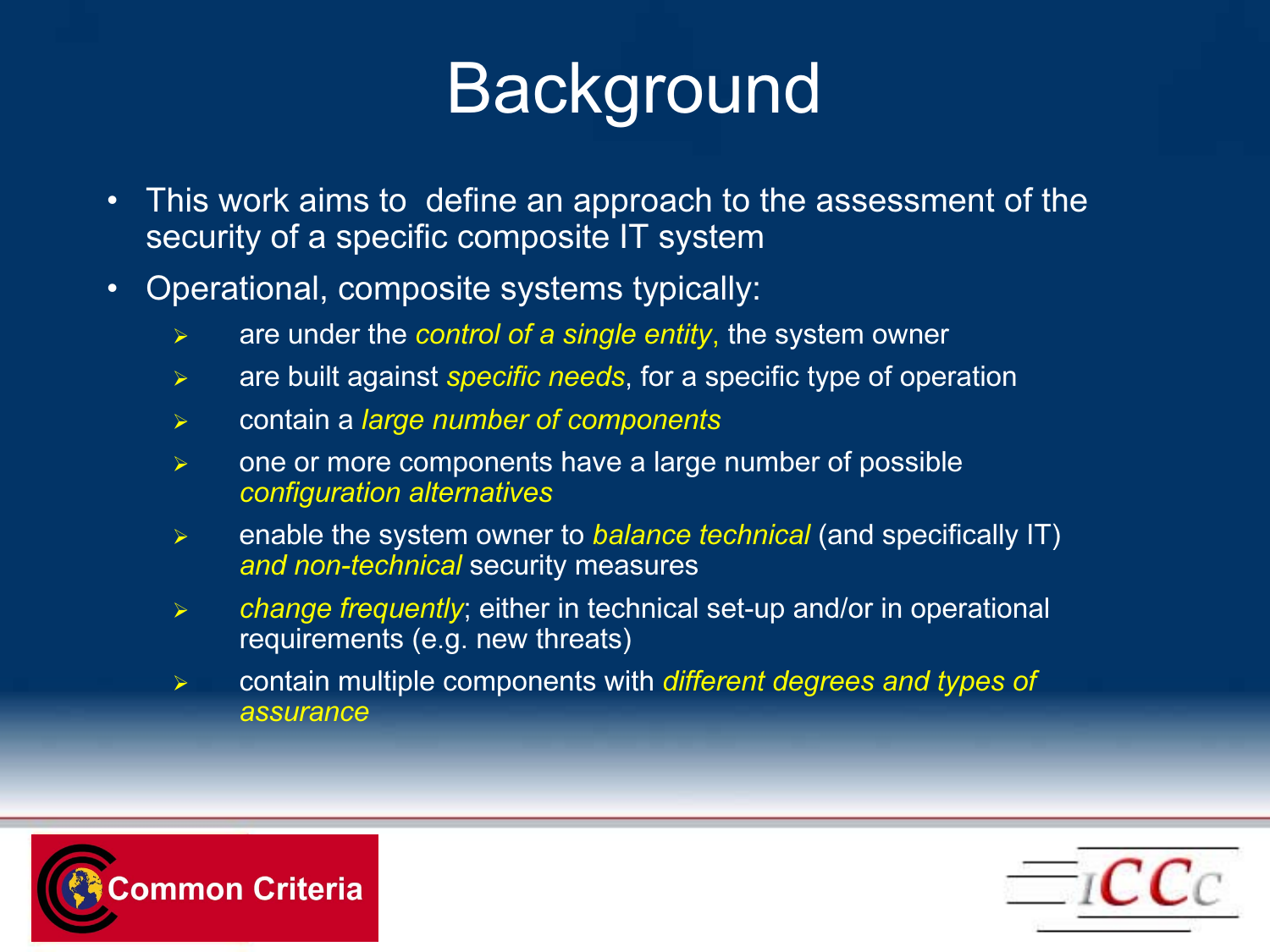## Justification

 $\triangleright$  System owners may have specific time and cost restrictions for deploying new IT systems.

- $\triangleright$  Thus the processes involved when doing the technical part of the approval to operate (sometimes called site certification as part of a system accreditation) need to be adaptable to actual needs.
- $\triangleright$  When composing a system there is a need to describe interfaces and dependencies between components and between components and the [technical] system's environment (e.g. users, external systems).
	- > The *trust relations* between those components need to be defined as well as the security requirements on the interface (communication) links between them.
- $\triangleright$  The value of using evaluated components and its contribution to the overall system-wide risk assessment should be expressed.



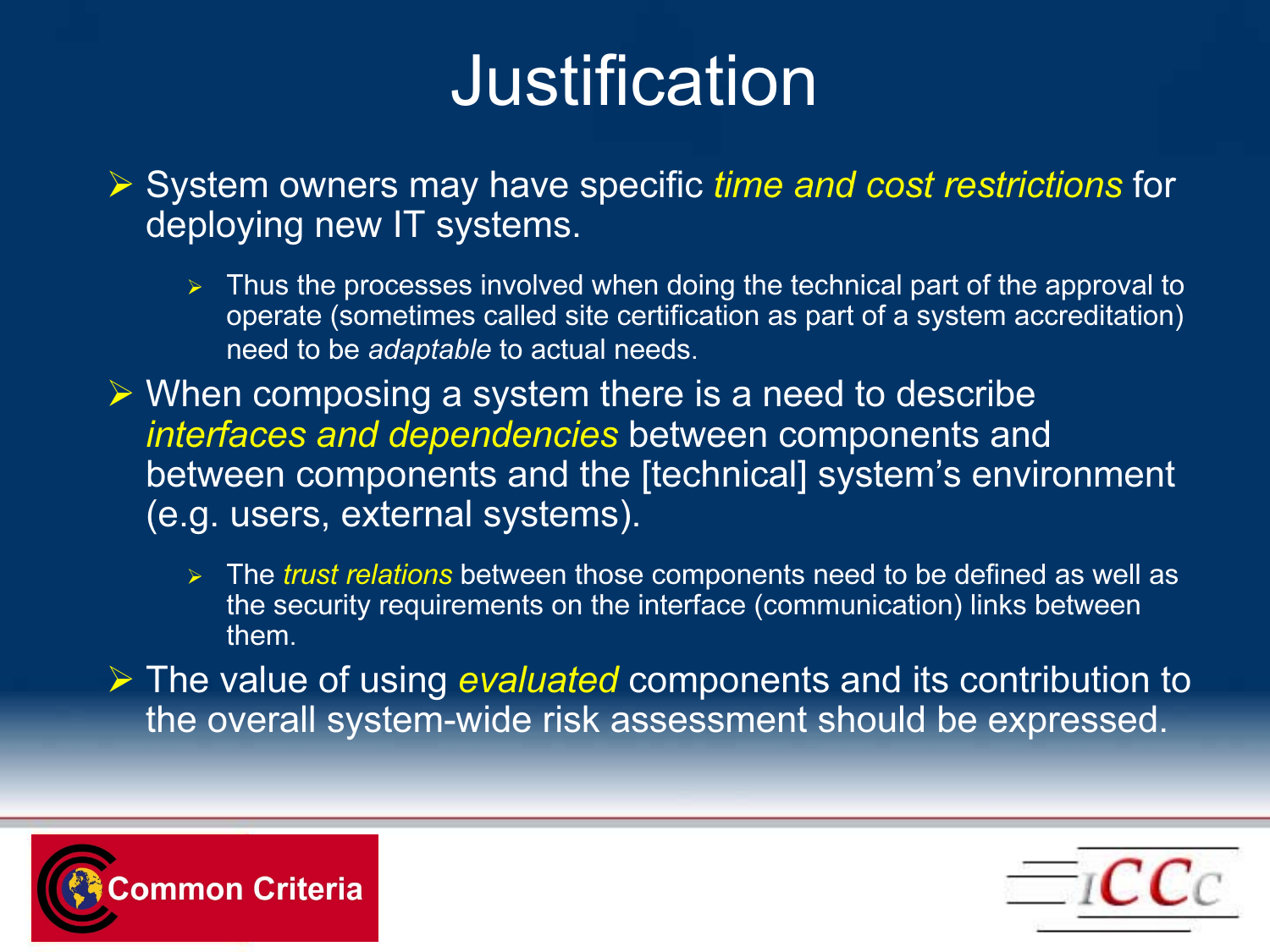A Framework for Security Evaluation of Biometric Technology

### [IS] WD 17972

Editor: Nils Tekampe

Co-editors: Eric Saliba, Masahiro Mimura



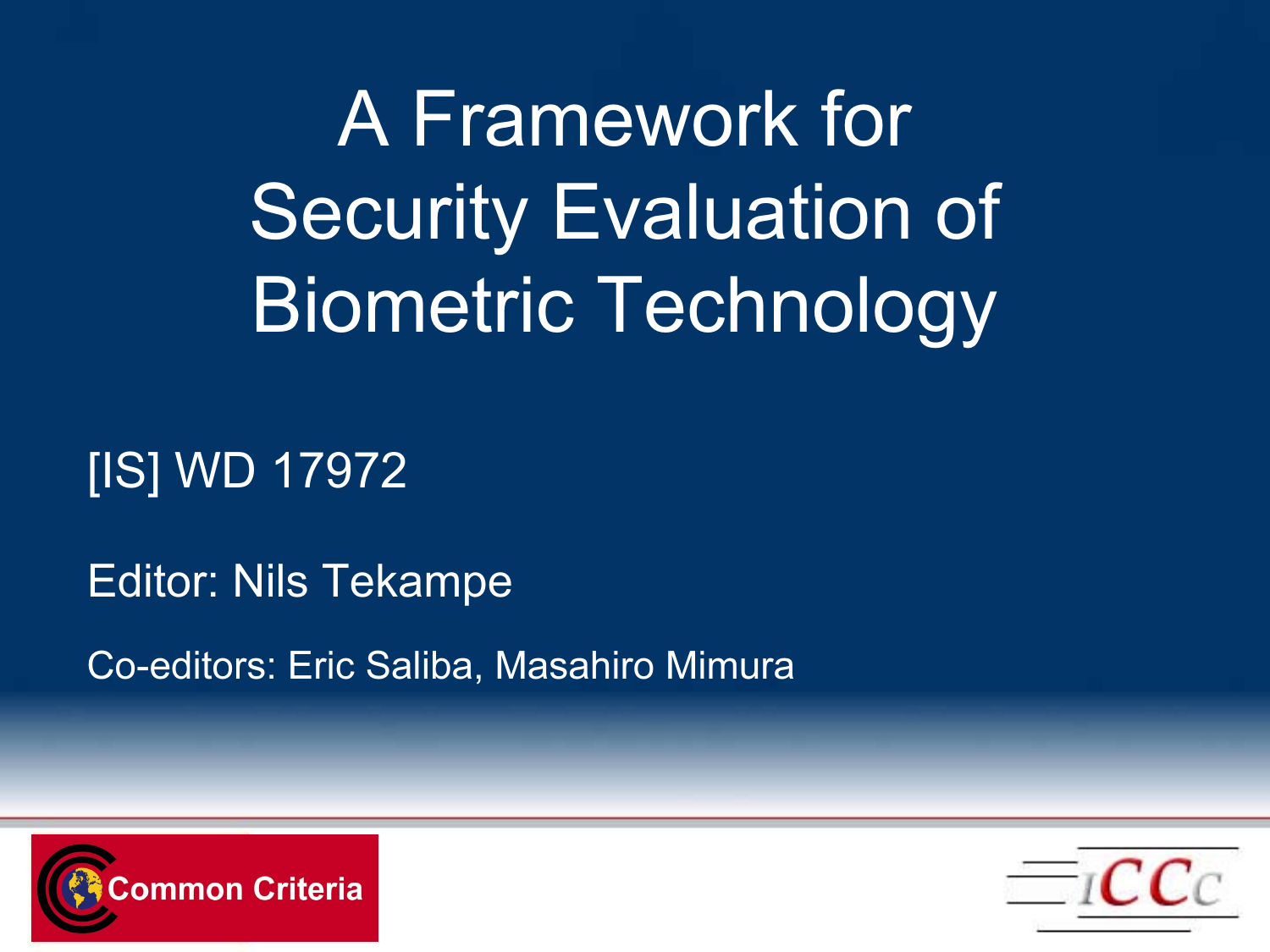# Purpose of 19792

- $\sum_{i=1}^{n}$  Biometric systems including their techniques and algorithms:
	- $\triangleright$  belong to a new and growing area of technology which allows the identification and authentication of human beings
- $\sum_{i=1}^{n}$  This requires evaluation and testing against extensive security measures for achieving the appropriate security
- $\triangleright$  The project is intended to provide the appropriate criteria and measurements for both evaluating and security testing of biometric systems
- $\sum_{i=1}^{n}$ A strong liaison with JTC1 SC 37 and SC 17 is established
- $\triangleright$ Internal Study Group on Biometric Security Standardization initiated



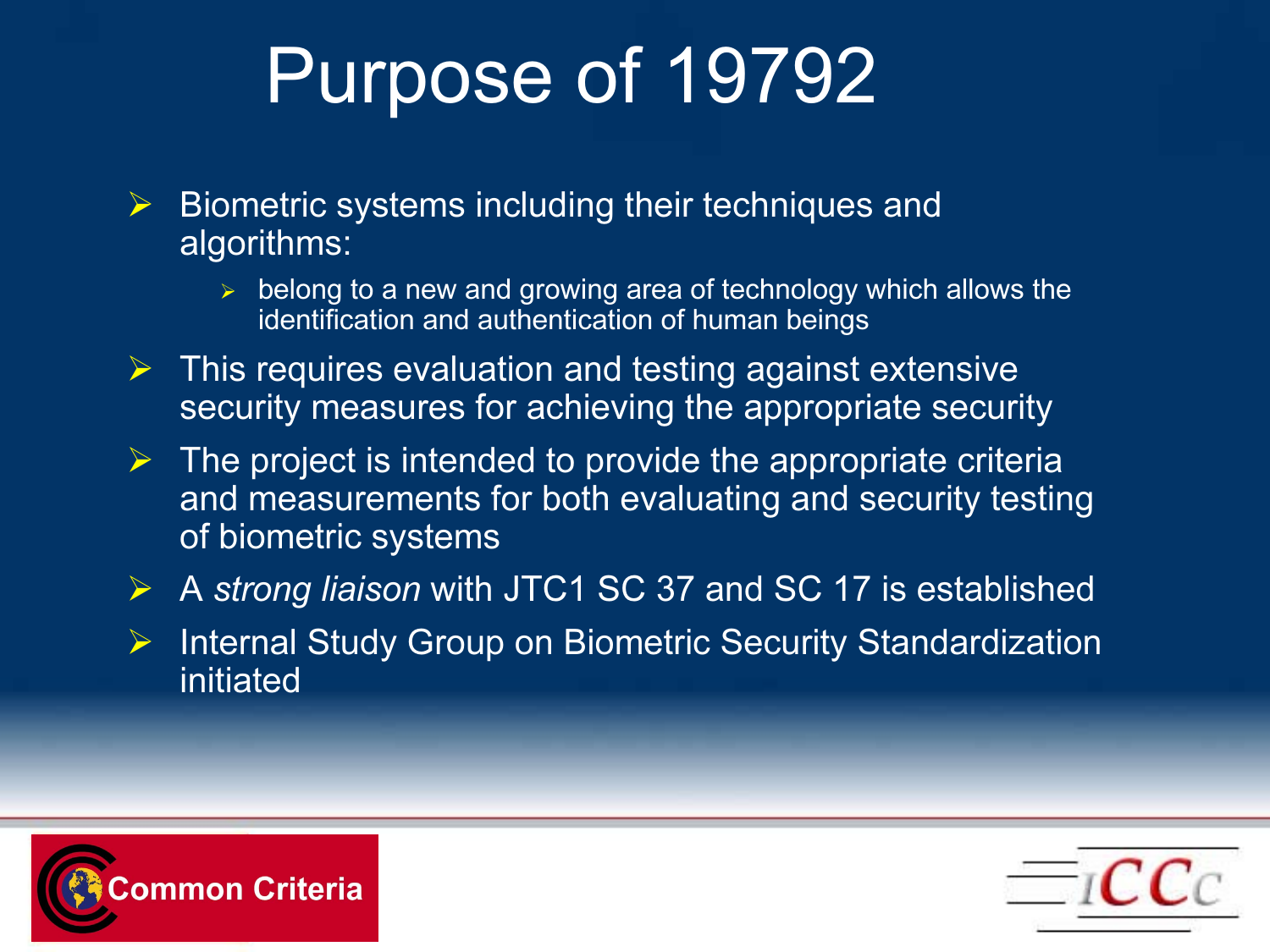# Systems Security Engineering Capability Maturity Model (SSE-CMM)

IS 21827:2002

Editor: John Hopkinson



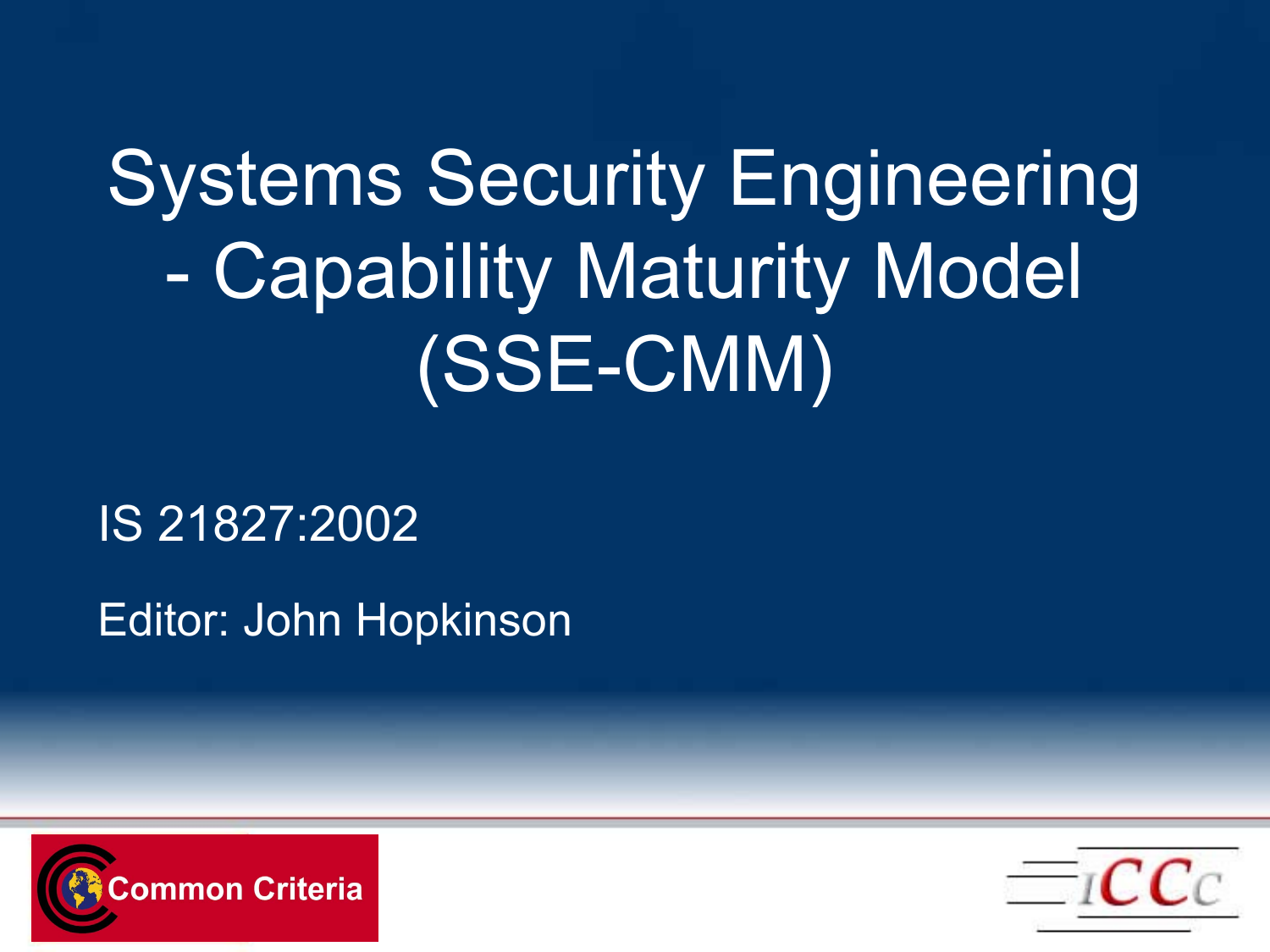# Goals of SSE-CMM

- $\blacktriangleright$  To advance security engineering as a defined and measurable discipline
- $\sum_{i=1}^{n}$  Describes the characteristics of an organization's security engineering process

The SSE-CMM model and methods developed to enable

- $\triangleright$  Focused investments in security engineering tools, training, process definition, management practices
- $\triangleright$  Focuses on the maturity of an engineering group's security practices and processes
- $\triangleright$  Defining capability levels and associated programmatic risks



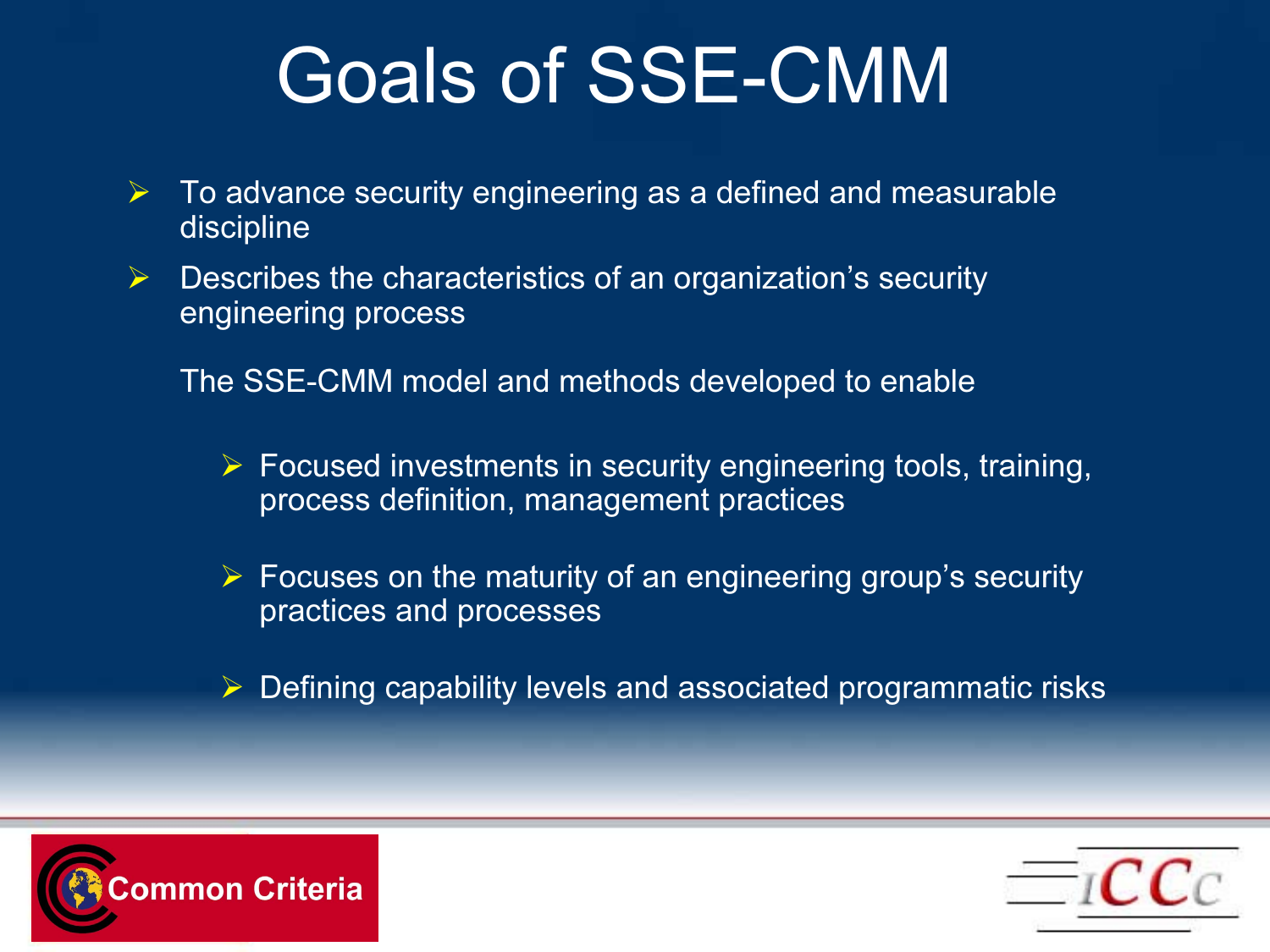# Scope & Use of SSE-CMM

#### $\blacktriangleright$ The scope of the SSE-CMM

- $\triangleright$  Security engineering activities that include the complete life cycle
- $\blacktriangleright$  Includes concept definition, requirements analysis, design, development, integration, installation, operations, maintenance, and decommissioning.

#### $\blacktriangleright$ The SSE-CMM is intended to be used as

- Tool to evaluate security engineering practices and define improvements to them
- $\triangleright$   $\,$  Basis for security engineering evaluation organizations (e.g., system certifiers and product evaluators) to establish organizational capability-based confidences (as an ingredient to system or product security assurance)
- $\triangleright$  Standard mechanism for customers to evaluate a provider's security engineering capability
- $\blacktriangleright$ Revision initiated 2005



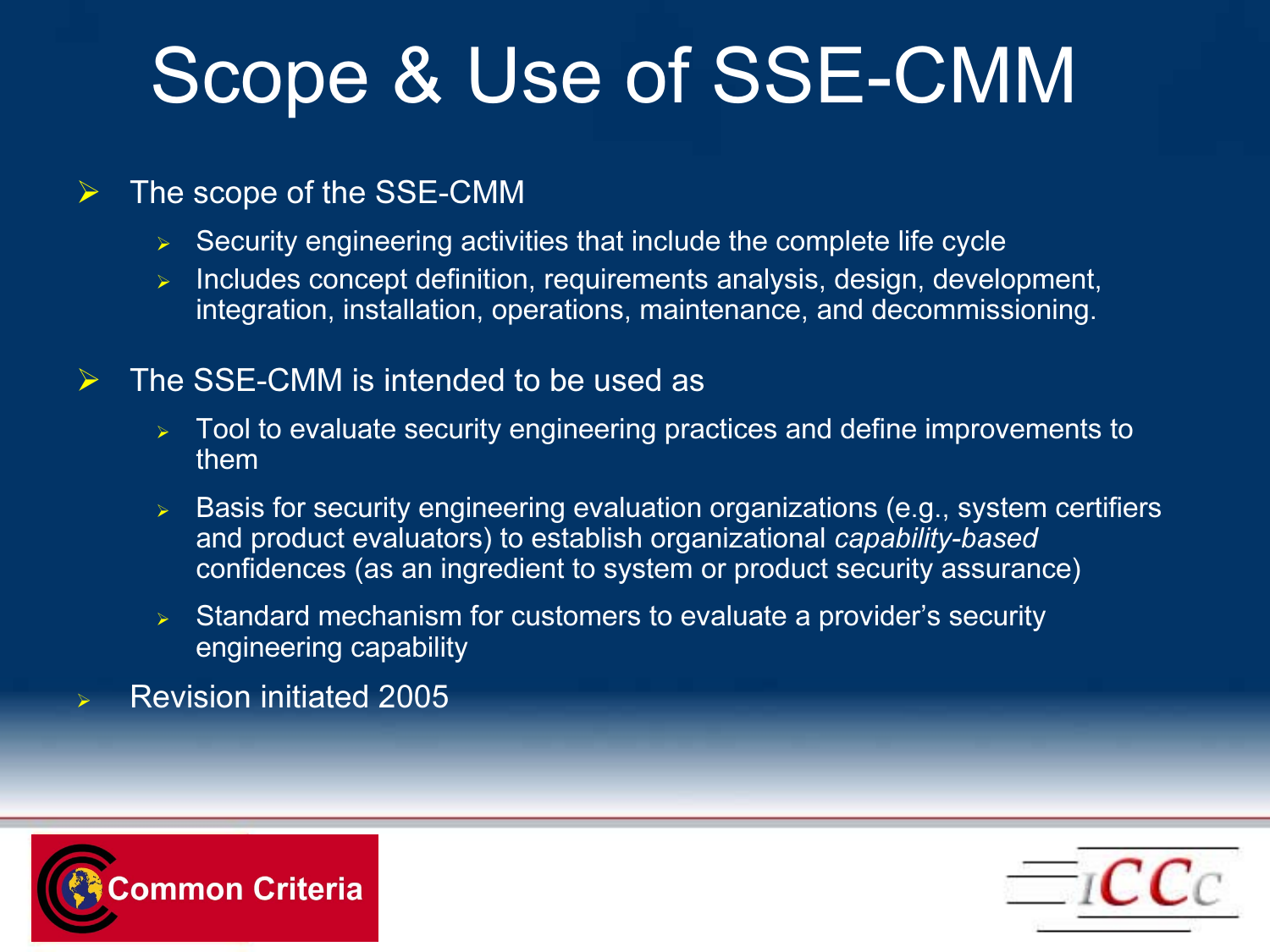# SC 27 Liaisons

#### $\blacktriangleright$ Other JTC 1 SCs

- **► SC 17 Smart Cards and trade documents**
- SC 25 Home electronic
- **▶ SC 37 Biometrics systems**
- ISO TCs
	- TC 68 Banking & Financial Services
	- TC 154 E-commerce
	- $\triangleright$  TC 215 Healthcare
- Other SDOs
	- ITU-T International Telegraph & Telecomm. Union
- **▶ Others** 
	- $\triangleright$  IETF Internet Engineering Task Force
	- ➤ CCDB – Common Criteria Development Board
	- ⋗ ISSEA – International Systems Security Engineering Association